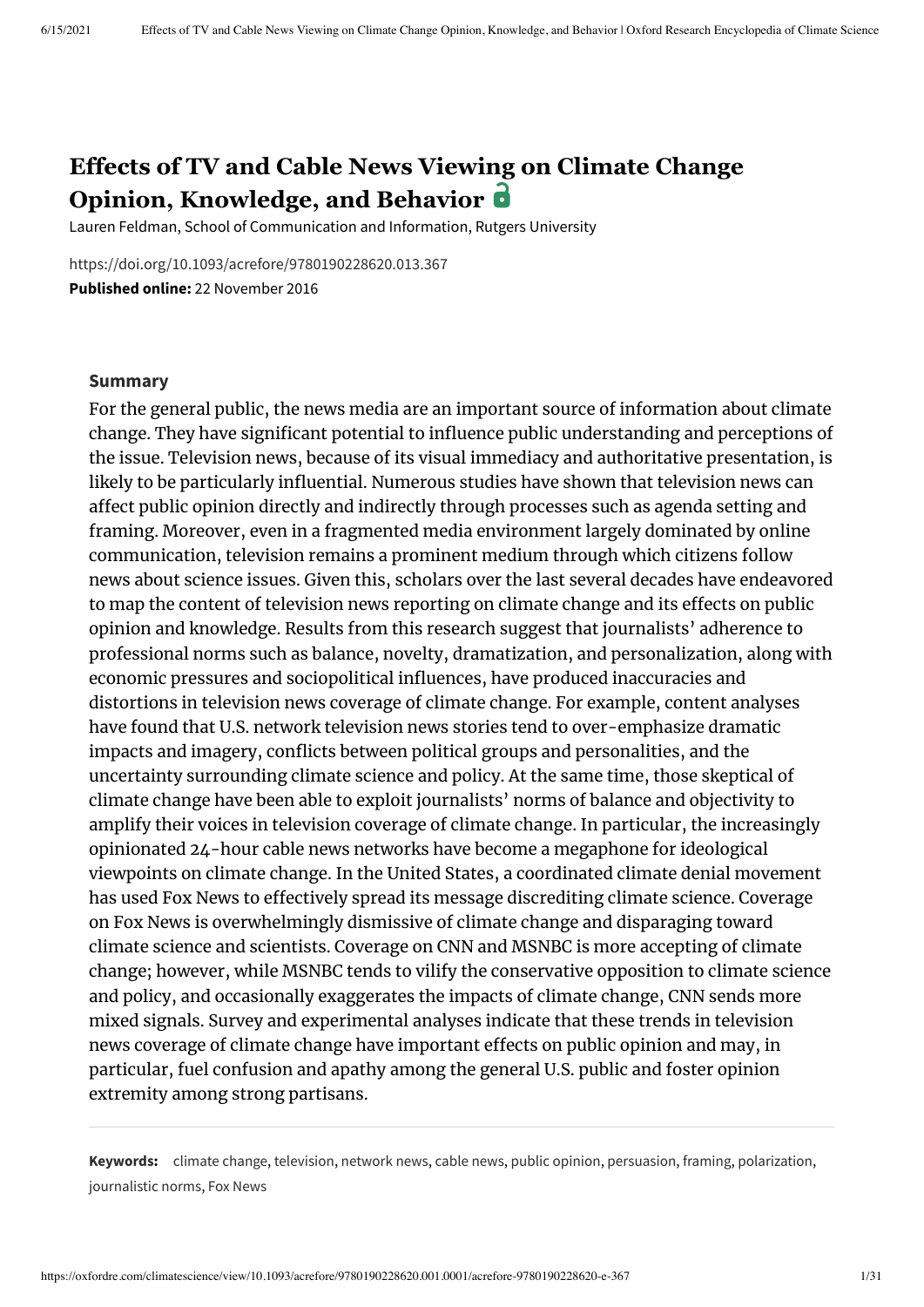**Subjects:** Communication

For the general public, the news media are an important source of information about climate change (Hansen, [2010;](#page-25-0) Nelkin, [1995](#page-27-0)). Most lay citizens do not regularly read the primary scientific literature. Moreover, climate change is largely abstract and intangible, and its effects are not immediately observable. Because climate change is often beyond the personal experience of individuals, the media are crucial for translating the issue for the public. Indeed, scholars increasingly recognize the inextricable link between science and media. Scheufele [\(2014\)](#page-28-0), for example, refers to "science as mediated reality," given that most citizens hear about science issues, including climate change, not from direct exposure to science and scientists but indirectly through media. These mediated realities have significant potential to influence public understanding and perceptions of scientific topics such as climate change.

The news media have reported on climate change at least since the late 1980s, albeit inconsistently (Wilson, [2000](#page-29-0)). During this time, scientists, environmental advocates, and some policy makers have argued with increasing resolve that climate change is caused by human activities and will have significant negative consequences for the planet. Despite widespread agreement within the scientific community about the reality and urgency of anthropogenic climate change (Stocker et al., [2013\)](#page-29-1), public opinion, at least in the United States, has remained largely ambivalent. Climate change consistently ranks at or near the bottom of a list of more than twenty issues that Americans feel are important for government to address (Pew Research Center, [2015\)](#page-28-1). Moreover, since the late 1990s, public opinion about climate change has become increasingly polarized along political lines, with liberals and Democrats expressing more concern about the issue and greater support for policies to address it, while conservatives and Republicans are more dismissive toward climate change, with some questioning its existence altogether (Funk & Rainie, [2015;](#page-24-0) McCright & Dunlap, [2011](#page-27-1)).

To what extent does television news coverage of climate change contribute to these trends? Television news, because of its visual immediacy and authoritative presentation, has long been argued to have potent effects on audiences (Graber, [1988;](#page-25-1) Iyengar & Kinder, [1987](#page-26-0)). Decades of research have shown that television news can influence public opinion directly (Zaller, [1992,](#page-29-2) [1996](#page-29-3)) and indirectly through processes such as agenda setting and framing (Iyengar, [1991;](#page-25-2) Iyengar & Kinder, [1987](#page-26-0)). And as the form of television news has evolved from the straight-news model of reporting on the broadcast networks to the opinionated, partisan-oriented style on cable, the potential for television media's persuasive and polarizing effects has intensified (Feldman, [2011;](#page-24-1) Stroud, [2011](#page-29-4)).

This article reviews existing literature that applies various media effects theories to understand the influence of television news on public opinion and knowledge related to climate change. The article begins by examining how the television news landscape has changed from the 1950s until present. This is followed by a discussion of journalistic norms and how these norms have shaped network television news coverage of climate change. The article then reviews empirical research findings about the effects of network news on public knowledge, opinion, and behavior relative to climate change. The next section takes up the question of what role cable news has played in the polarization of public opinion about climate change. As a whole, the review focuses primarily on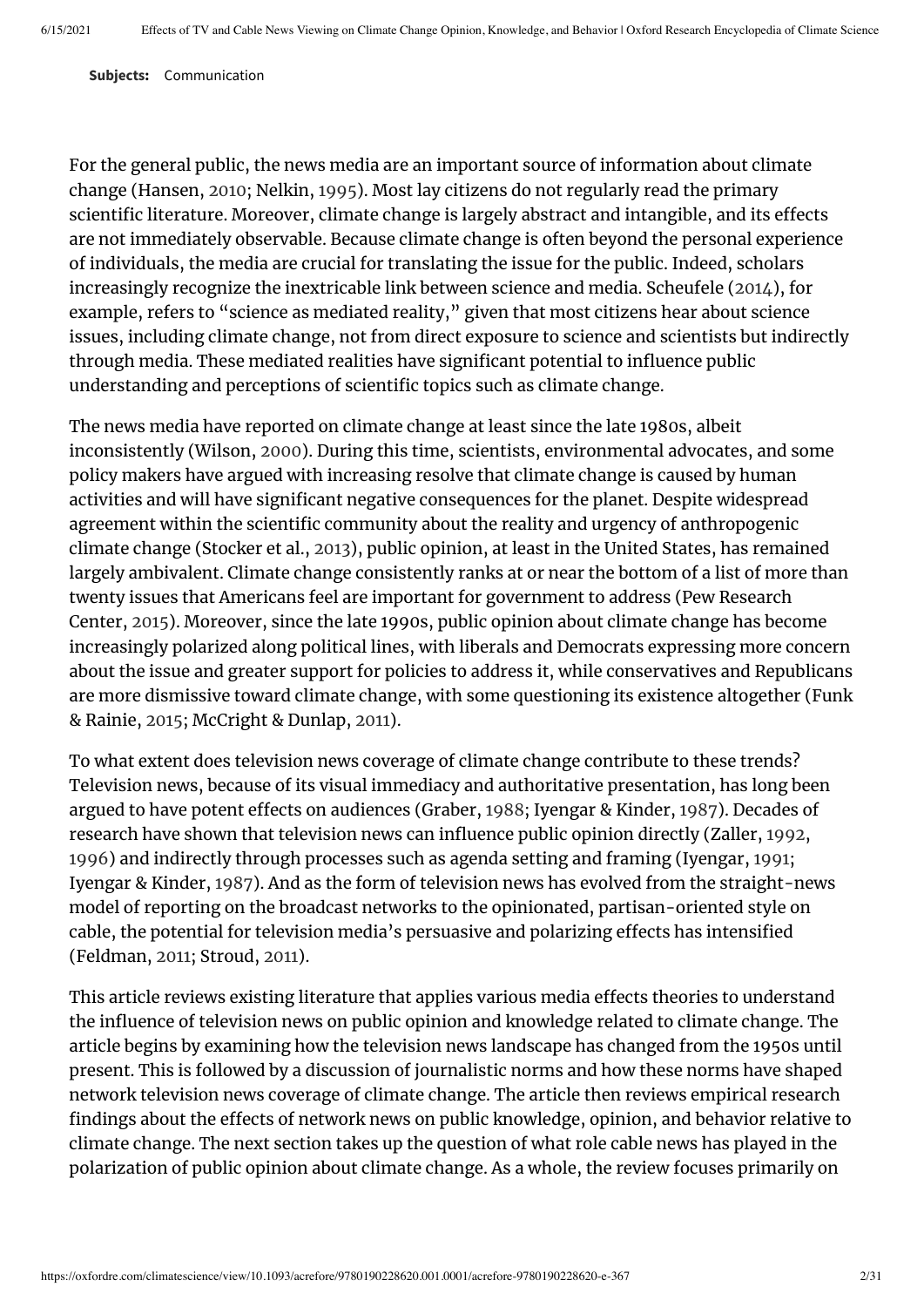the content and effects of network and cable TV news in the United States, which is the context for most of the existing research on this topic; however, the article concludes by offering some comparative perspective as well as directions for future research.

# **The Changing Landscape of U.S. Television News**

The time period beginning with the widespread adoption of the television in the 1950s and spanning until the rise of cable in the 1980s is often referred to as the "golden age of television news"; during this time, network television was the dominant medium through which Americans obtained news about current events and public affairs. Each evening, the "Big Three" networks— ABC, CBS, and NBC—broadcast their nightly news programs to a relatively captive audience, given the limited media alternatives at the time (Prior, [2007](#page-28-2)). These news programs helped fulfill the networks' public service obligation under the federal Communications Act of 1934. As such, broadcast news was free of commercial pressures and assumed to be a democratic resource that would hold the government accountable for its actions and provide citizens with the information they need to be actively engaged in the political process. TV journalists, in turn, saw themselves as documenters of fact, capable of and committed to reporting an "objective" reality (Baym, [2010](#page-23-0)). Network news programs were thus construed as the news of record, an authoritative summary of the day's events. As Weaver ([1975](#page-29-5)) noted, when comparing television and newspaper news:

There is hardly an aspect of the scripting, casting, and staging of a television news program that is not designed to convey an impression of authority and omniscience. This can be seen most strikingly in the role of the anchorman—Walter Cronkite is the exemplar—who is positively god-like: he summons forth men, events, and images at will; he speaks in tones of utter certainty; he is the person with whom all things begin and end.

(Weaver, [1975,](#page-29-5) p. 84)

Accordingly, the network news anchors, particularly CBS' Walter Cronkite, were among the most trusted public figures in America (Ladd, [2012\)](#page-26-1). Especially given the "singular worldview" produced by the three nightly newscasts (Baym, [2010,](#page-23-0) p. 12) and the high degree of confidence afforded to them by the public, television news was found to be capable of setting the public's agenda of issue priorities—that is, shaping the issues the public sees as most important—and framing the way in which these issues are interpreted (Iyengar, [1991;](#page-25-2) Iyengar & Kinder, [1987](#page-26-0)). Although these effects were conditional on audience characteristics and contextual factors, there was nonetheless compelling evidence of network news' influence (see Price & Feldman, [2009\)](#page-28-3).

The landscape of television news has changed remarkably since the 1980s, as a result of advances in technology, changes in media policy and ownership, and sociocultural developments (Baym, [2010](#page-23-0)). Today, news audiences, in general, are fragmented across myriad news sources, many online. On television, the 24-hour cable news networks have challenged the networks news outlets' hold on the mass audience. News organizations not only compete with one another for audiences' attention but also with an increasing array of entertainment options (Prior, [2007\)](#page-28-2). As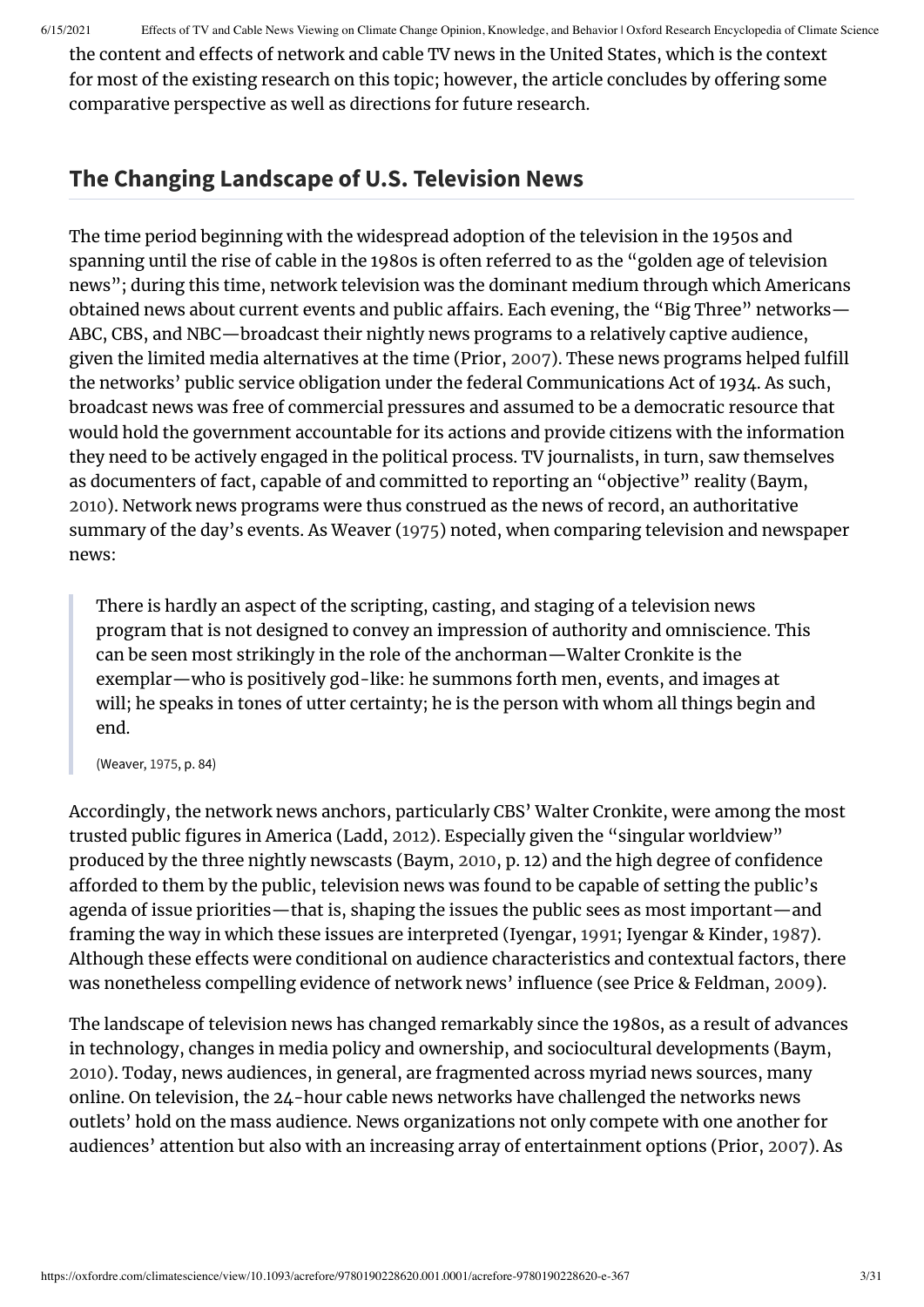a result, the effects of television news, such as agenda setting and framing, which were relatively homogeneous during the network news era, are now more fractured and contingent on the particular sources to which people turn (Stroud, [2011](#page-29-4)).

As the boundaries between news and entertainment blur and news organizations face increasing competition, the substance and depth of TV news reporting has degraded (Hamilton, [2004](#page-25-3)). In particular, contemporary network television news increasingly has shifted toward sensational and celebrity-oriented, or "soft" coverage. Public trust in mainstream TV news outlets has deteriorated, in part because of the public's distaste for their tabloid-style reporting and also because of increasing criticism of the mainstream press by political elites (Ladd, [2012](#page-26-1)). Network news also has been plagued by scandals involving such high profile personalities as Dan Rather and, more recently, Brian Williams, which have implicated the credibility of the once infallible TV news anchor. Still, despite these challenges, in 2013, 65% of Americans watched network news over the course of a month, and they did so for an average of 12 minutes per day, according to Nielsen data (Olmstead, Jurkowitz, Mitchell, & Enda, [2013\)](#page-27-2). In 2014, the nightly evening newscasts on ABC, CBS, and NBC collectively drew 24 million viewers on average, a slight uptick from the previous year (Mitchell & Holcomb, [2016](#page-27-3)).

CNN, the first national 24-hour cable news network in the United States, was founded in 1980, but it was not until its real-time coverage of the Gulf War in 1991 that it began to challenge the dominance of the network news outlets. Fox News and MSNBC entered the fray in 1996, and Fox News soon became cable news' prime-time ratings leader, a position it continued to hold at the time of this writing in 2015 (Mitchell & Holcomb, [2016](#page-27-3)). Overall, in 2014, CNN, Fox News, and MSNBC attracted a median prime-time viewership of 2.8 million, which represented a decline from its peak in 2009 (Mitchell & Holcomb, [2016](#page-27-3)). In terms of cumulative audience, in 2012, the three networks each attracted just over 40 million unique viewers per month who tuned in to cable news for an hour or more (Pew Research Center, [2013](#page-28-4)). Prior [\(2013\)](#page-28-5) more conservatively estimates that about 10–15% of the voting age population watched cable news at a rate of 10 minutes or more per day.

The 24-hour cable news outlets look quite unlike their network news predecessors. Cable news outlets have largely eschewed norms of objectivity and are best characterized as sources of "opinionated news" (Feldman, [2011](#page-24-1)). Indeed, in 2012, cable news was dominated by commentary and opinion rather than factual reporting (Pew Research Center, [2013\)](#page-28-4), with CNN, Fox News, and MSNBC together spending 26% more airtime on the former. According to Berry and Sobieraj [\(2014\)](#page-23-1), the expression of opinion on cable news routinely employs uncivil rhetoric, such as name-calling, mockery, fear mongering, and falsehoods, which they term "outrage." This turn toward opinion and outrage, in part, reflects the economic reality of running a 24-hour news network: Interviews and commentary are less expensive to produce than in-depth story packages and live event coverage and, in many cases, are more engaging and thus more profitable (Berry & Sobieraj, [2014](#page-23-1)).

The intensity of opinion on cable news is also fueled by the partisan orientation of the cable news networks. Fox News, conceived as a conservative antidote to the mainstream media, was the first national television news outlet to overtly identify with and project a political identity, programming a prime-time lineup of political talk shows hosted by conservative commentators, such as Bill O'Reilly and Sean Hannity. In 2008, MSNBC rebranded itself as a liberal response to Fox News; by 2012, it had become the most opinionated of the three outlets, headlined by personalities such as Rachel Maddow and Chris Matthews (Pew Research Center, [2013](#page-28-4)). Fox News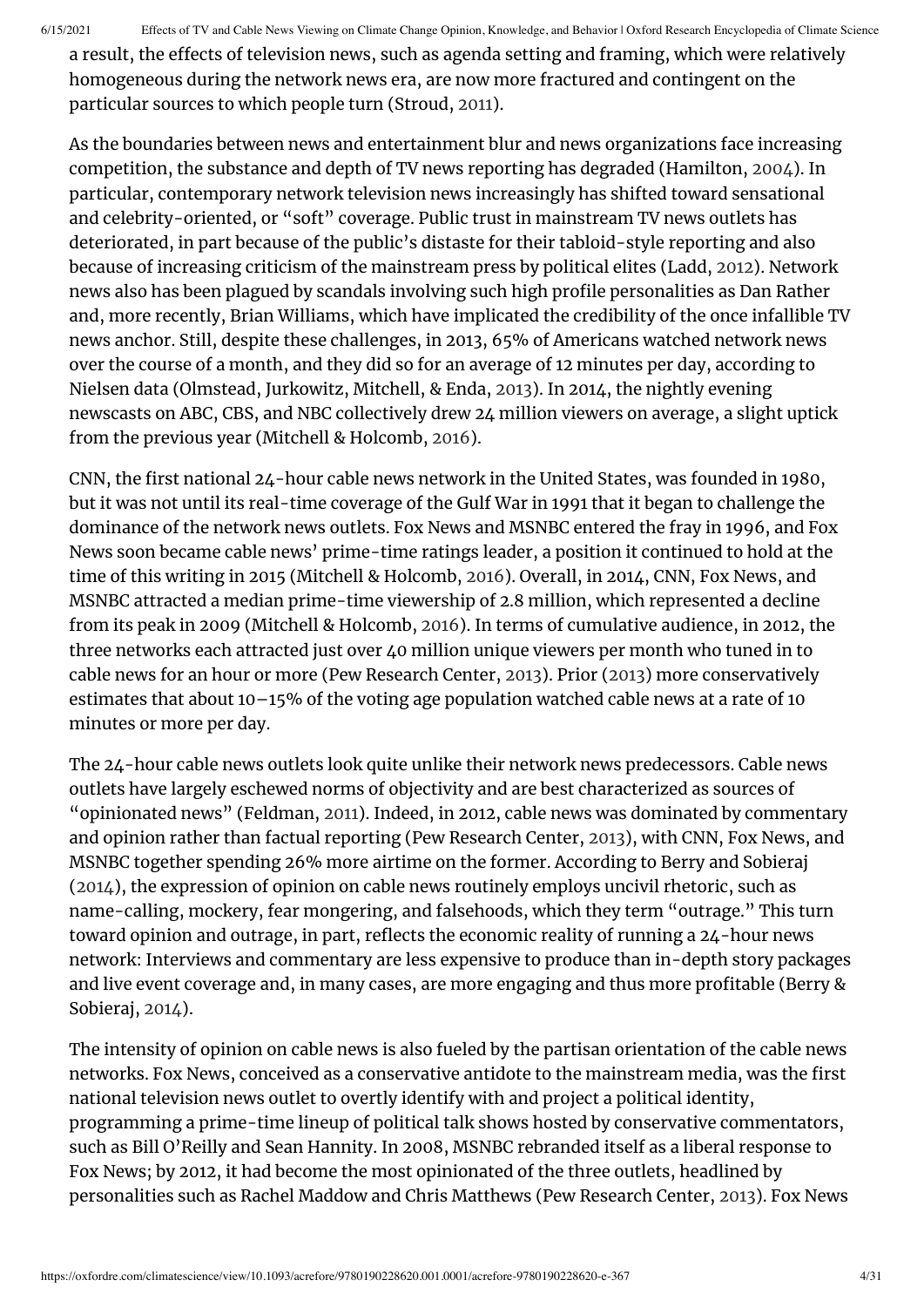and MSNBC routinely employ outrage to vilify their political opponents (Berry & Sobieraj, [2014](#page-23-1); Levendusky, [2013\)](#page-26-2). CNN has not aligned itself politically, and as of 2012, was the only one of the three networks to produce more straight news reporting than commentary, albeit by a small margin (Pew Research Center, [2013\)](#page-28-4). Likely as a result, CNN has slipped behind MSNBC in the ratings (Mitchell & Holcomb, [2016\)](#page-27-3), suggesting little public appetite for non-partisan news on cable. Indeed, audiences are often drawn to media that support their existing partisan outlook (Stroud, [2011\)](#page-29-4), and opinionated, partisan-oriented cable news programs and personalities offer an insular, like-minded community, within which audiences are able to validate their identities and viewpoints (Berry & Sobieraj, [2014\)](#page-23-1). Increasingly, the news outlets to which audiences turn and trust are polarized along partisan and ideological lines, with conservatives more likely to watch and trust Fox News, whereas liberals prefer a wider ranger range of news media, including CNN, MSNBC, and network news (Mitchell, Gottfried, Kiley, & Matsa, [2014](#page-27-4)).

This context provides an important backdrop for understanding the nature of climate change coverage on television news and its influence on public opinion. From the time climate change emerged as a public issue in the late 1980s until now, network news has changed dramatically both in terms of its content and the competition it now faces from other sources, with increasingly less capacity and ambition to cover complex science issues such as climate change. Cable news has grown from a nascent medium to a significant political force, which, as will be discussed in subsequent sections, has become a megaphone for ideological viewpoints on climate change. Importantly, even in a fragmented media environment largely dominated by online communication, television remains a prominent medium through which citizens follow news about science issues. Although in 2012, the Internet became the medium most likely to be named by Americans as their primary source of science and technology information, about a third of Americans (32%) reported television as their chief source of science and technology news (National Science Board, [2014](#page-27-5)).

### **Journalistic Norms and U.S. Network TV News Coverage of Climate Change**

The construction of news on television and in other media is driven by particular professional norms and practices. As a way to both simplify their work routines and foment audience engagement, journalists rely on these norms and practices when deciding what stories to cover, how much prominence to give them, and which elements of these stories to emphasize in their retelling. For example, since the professionalization of journalism in the early 20th century, journalists have been guided by a norm of objectivity (Kaplan, [2002](#page-26-3)). One manifestation of this is an emphasis on fairness and balance, which is often fulfilled through a "he said-she said" approach to reporting that gives equal time and weight to the two sides involved in debates over controversial issues and, in so doing, may obscure the true state of knowledge in a particular issue domain (Cunningham, [2003\)](#page-24-2). At the same time, the work of news making has long stressed the novelty of information as a defining principle (Deuze, [2005](#page-24-3)), which not only requires delivering the news as quickly as possible but also prioritizing news that is, in fact, seen as "new." Bennett [\(2009\)](#page-23-2) has written about journalists' tendency to adopt norms of dramatization and personalization; he characterizes these as informational biases that often detract from and displace substantive, in-depth analysis of issues and problems. Personalization refers to the tendency of journalists to use human-interest angles and to focus on the people and personalities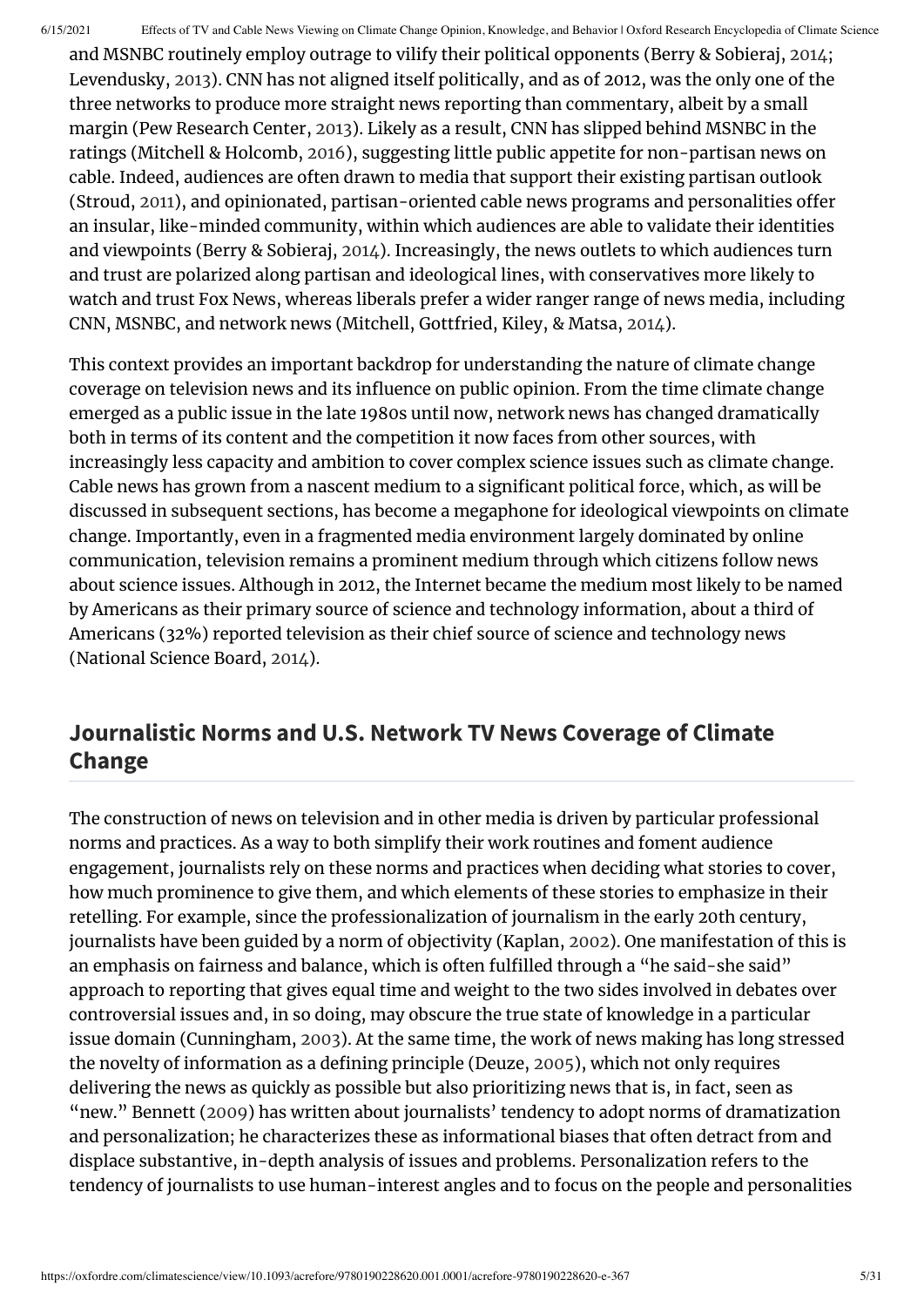that reside at the center of newsworthy events and issue debates, typically at the expense of broader social, economic, or political contexts. Dramatization is a related norm that privileges narratives, often with compelling personalities at their center, that are rife with conflict, crisis, and spectacle. This focus on immediate crisis and controversy can foster neglect of enduring problems and complex policy dynamics. As will be discussed in the remainder of this section, the incompatibility between science and traditional news values has resulted in a dearth of coverage of science and environmental issues in TV news, and when these issues are covered, they are contorted to fit the norms of journalistic routines.

Science is a complex, incremental, often imperfect process that relies on a language of uncertainty and probability; these characteristics are ill fitting with journalists' desire for novelty, dramatization, personalization, and balance. As a result, the complexity and nuance of science often get lost in translation by journalists. For example, journalists may over-hype an isolated scientific finding or remote risk for the sake of drama; the personalization norm may lead to an emphasis on anecdotes and individuals rather than broader societal implications (see Iyengar, [1991\)](#page-25-2). Complex, slowly unfolding scientific stories may be ignored because they lack novelty and a sense of imminent crisis and conflict. An overreliance on the norm of balance may lead journalists to focus on the most polarized and vocal voices in a scientific debate rather than the uncertain middle where scientific consensus typically resides (Revkin, [2007](#page-28-6)).

Andrew Revkin [\(2007](#page-28-6)), long-time environmental journalist and author of *The New York Times*' "Dot Earth" blog, has written about the ways in which both the incremental nature of climate change research and the often subtle nature of climate change itself are incompatible with the news process. Climate change is often invisible; its impacts occur over time and space in such a way that "they will not constitute news as we know it" (Revkin, [2007](#page-28-6), p. 149). As a result, journalists looking for a way to make climate change "news" may focus on the most provocative elements of climate change—for example, by overstating links between extreme weather and climate change. Indeed, scholars who have interviewed environmental journalists have found that reporters often try to connect climate change to local, observable impacts as a way to make climate change seem more relevant to their audiences and their editors (Gibson, Craig, Harper, & Alpert, [2016](#page-25-4); Hiles & Hinnant, [2014\)](#page-25-5). However, Revkin warns:

After covering climate for over twenty years, my sense is that there will be no single new finding that will generate headlines that galvanize public action and political pressure. Even extreme climate anomalies, such as a decade-long superdrought in the West, could never be shown to be definitively caused by human-driven warming.

(2007, p. 151)

Although scientists are confident that anthropogenic climate change increases the intensity and frequency of extreme weather events, it is more difficult to demonstrate a causal link between climate change and any specific weather event (Field et al., [2012](#page-24-4)); thus, journalists tread a fine line when seeking to use this connection to increase the relevance of climate change for audiences. This challenge may be particularly salient for television news journalists. For instance, analyses have found that network television news broadcasts tend to dramatize climate change by using a narrative of "climate tragedy" that emphasizes the disaster wrought by global warming (Mayer, [2012](#page-26-4)) and by using "spectacular" imagery of threatened landscapes and communities (Lester & Cottle, [2009\)](#page-26-5).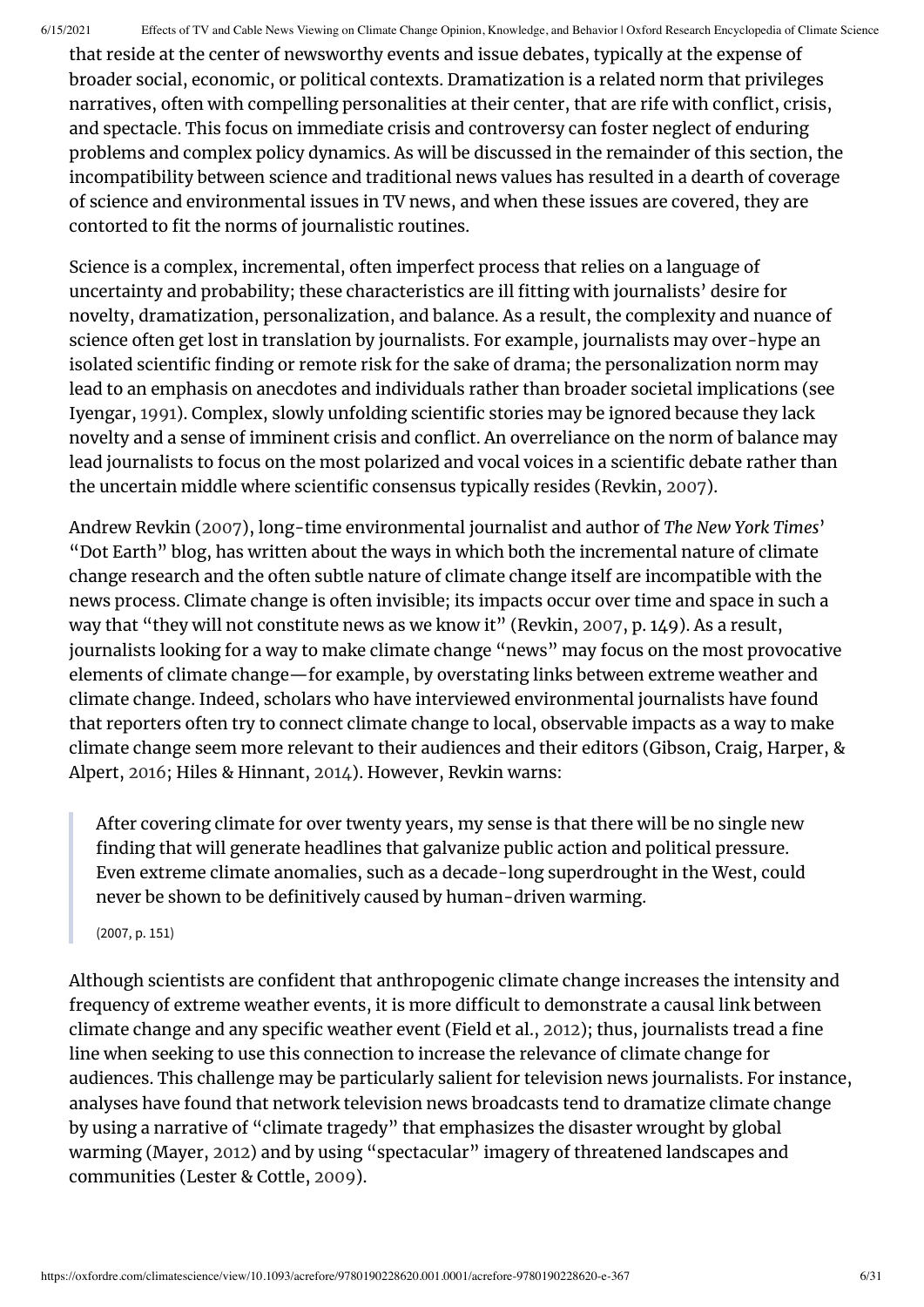Notably, extreme weather does not necessarily foster connections to climate change in news coverage. Ungar ([2014](#page-29-6)) found that during the summer and fall of 2012, the network TV news broadcasts only sporadically covered climate change, despite extreme weather events, including the hottest month on record at the time (July 2012), a crop-destroving drought that affected half the nation, destructive wildfires, and Hurricane Sandy. This was in stark contrast to the "social scare" of 1988, when a similar set of events—record-breaking heat, dangerous air pollution, a crop-destroying drought, wildfires, and Hurricane Gilbert—prompted extensive, ongoing coverage of climate change. Indeed, in 1988, when climate change first made most news agendas, the heat waves and drought served as a hook for the global warming story (Wilson, [2000](#page-29-0)). Consistent with the dramatization norm, common metaphors in this coverage included comparisons with nuclear war and the 1930s dustbowl (Wilson, [2000\)](#page-29-0).

Ungar [\(2014\)](#page-29-6) suggested several explanations for the change from 1998 to 2012. In 2012, the U.S. economy overshadowed all other issues, scientific and grassroots activism had weakened significantly, and climate change had become deeply polarized; thus, many political leaders avoided the issue even if they considered it a credible threat. Moreover, according to Ungar, the media were less proactive than in 1988, complicit in "indulging the silence in the political arena and for the most part disassociating extensive coverage of extreme weather impacts from climate change" (Ungar, [2014,](#page-29-6) p. 245). Ungar's study is an important reminder that the broader sociopolitical context interacts with journalistic norms to shape how the news media cover science issues (see also Scheufele, [2014](#page-28-0)).

Boykoff and Boykoff ([2007](#page-23-3)) have argued that journalistic norms such as drama, novelty, personalization, and balance help explain why climate change has not garnered more accurate coverage from U.S. news media. Through a content analysis of network television news segments and newspaper articles between 1988 and 2004, they found that these norms contributed to the construction of climate change as an issue of uncertainty. Specifically, they found that news media attention to climate change was driven by real-world events—such as climate conferences and hearings, major scientific reports, and presidential initiatives—that cohere with journalistic norms. For example, the release of scientific reports and the contrarian claims challenging these reports are contentious moments that feed journalistic norms of drama and novelty, while also playing into journalists' desire for balance. At the same time, the emergence of personalities, such as scientists and politicians, in debates over climate science and policy drove coverage. According to Boykoff and Boykoff ([2007](#page-23-3)), "the personalization of the climate-change narrative deflects attention from the roots of the problem, favoring the strategic moves of individuals over the political contexts in which they operate" (p. 1197).

Consistent with Boykoff and Boykoff's ([2007\)](#page-23-3) conclusions, Hart and Feldman [\(2014](#page-25-6)), in an analysis of network TV news coverage of climate change between 2005 and 2011, found that news broadcasts disproportionately relied on a conflict/strategy frame when discussing actions that can be taken to address climate change; that is, news broadcasts emphasized the power struggles and conflicts involved with influencing action rather than the defined benefits and costs that the actions may offer. Moreover, when news stories used a conflict frame, they were less likely to include information about the positive consequences of taking action. Mayer [\(2012](#page-26-4)) also found that the primary frame used in network news coverage of climate change during the 2009 Copenhagen summit and the debate over cap and trade legislation in U.S. Congress emphasized the "policy game," or the contest and strategies involved in climate policy deliberations.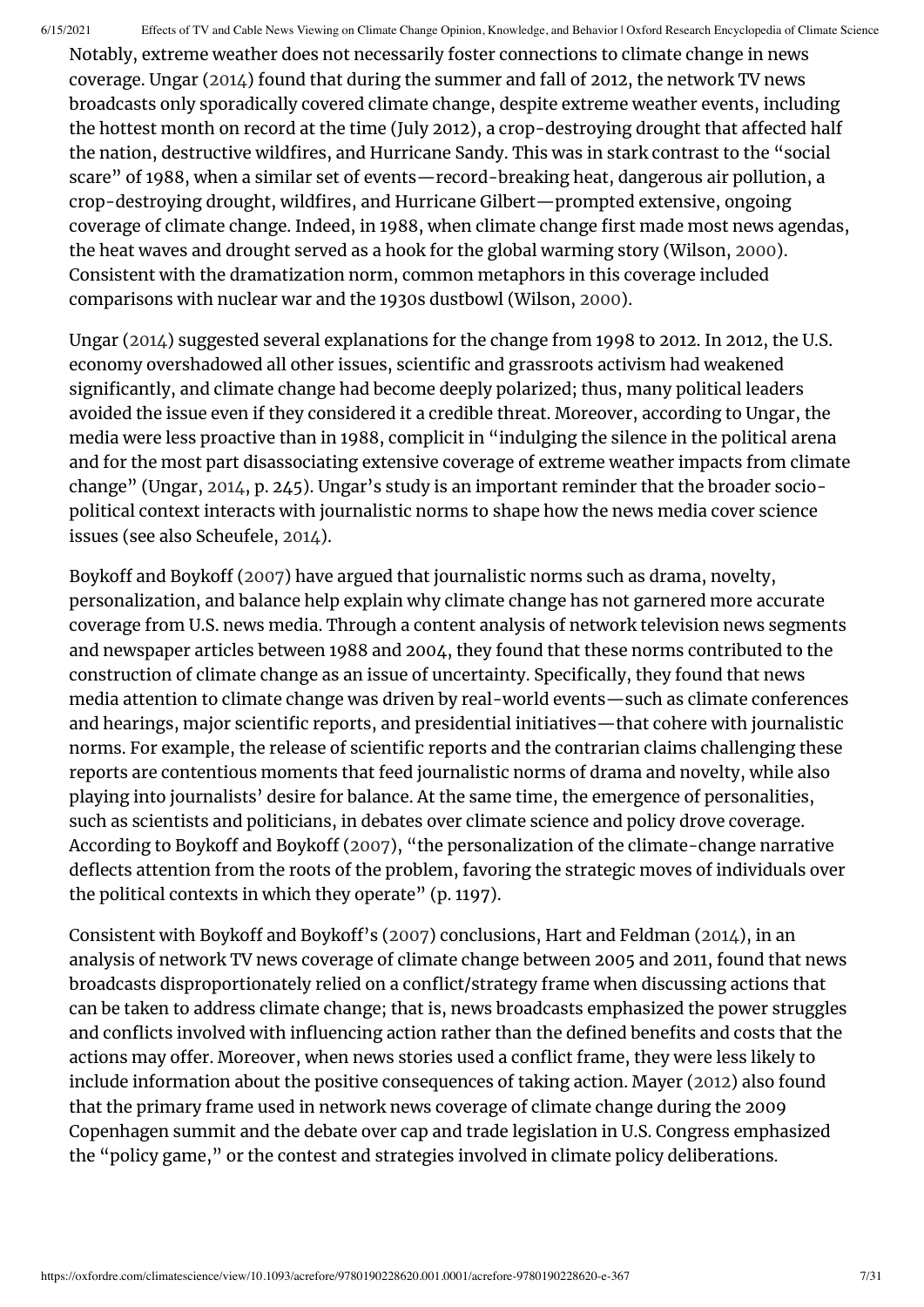The norm of balance can, and has been, exploited by those who challenge mainstream scientific views on climate change (Oreskes & Conway, [2011\)](#page-27-6). In an analysis of U.S. television news coverage of climate change on ABC, CBS, NBC, and CNN from 1995–2004, Boykoff [\(2008\)](#page-23-4) found that more than two-thirds of news segments provided "balanced" coverage regarding anthropogenic contributions to climate change, meaning that they gave equal attention and emphasis to competing viewpoints on the issue. Boykoff further demonstrated a statistically significant difference between television news coverage, based on ratios of coverage, and the scientific consensus on climate change from 1996–2004. Boykoff concluded that "the institutionalized and professional journalistic practice of balanced reporting has served to amplify a minority view that human's role in climate change is debated or negligent, and has concurrently engendered an appearance of increased uncertainty regarding anthropogenic climate science" (Boykoff, [2008](#page-23-4), p. 8).

In an additional analysis of coverage on ABC, CBS, NBC, and CNN from 1995–2006, Boykoff [\(2007b\)](#page-23-5) found that TV news reports—rather than focusing on the convergent views on climate change within the scientific community—instead drew attention to areas of disagreement and conflict. According to interviews with climate scientists and environmental journalists, this contentious framing was attributable to two interdependent factors: (a) the ability of climate contrarians to use the objectivity-oriented media to challenge findings regarding human-caused climate change with insufficient responses from the scientific community; and (b), scientists' difficulty communicating uncertainty to the public and policymakers, particularly via the media. For example, when reporting their findings, scientists tend to speak in cautious language, discuss implications in terms of probabilities, and offer qualifiers to their findings. This opens the way for climate contrarians to cast doubt on the integrity and conclusiveness of scientific research, thereby granting them disproportionate visibility in the media.

Although recent analyses of print news content (Boykoff, [2007a](#page-23-6); Nisbet, [2011\)](#page-27-7) and journalistic practices (Brüggemann & Engesser, [2014;](#page-23-7) Gibson et al., [2016](#page-25-4); Hiles & Hinnant, [2014\)](#page-25-5) suggest that the tendency of U.S. journalists toward false balance in covering climate science may be ebbing, there are additional consequences of journalists' adherence to norms of objectivity. In an effort to appear objective, journalists often rely heavily on official, government sources (Bennett, Lawrence, & Livingston, [2007\)](#page-23-8). As a result, journalists may focus on government actors in the climate change space at the expense of citizen-led action and the efficacy of those actions. Hart and Feldman [\(2014](#page-25-6)) found that network TV news coverage from 2005 to 2011 portrayed government actions to address climate change as divorced from public opinion, rather than as a response to calls for action by individuals and advocacy groups. Indeed, news stories rarely mentioned the personal or political actions that individuals can take to address climate change or the likely effectiveness of those actions. Similarly, Lester and Cottle's [\(2009\)](#page-26-5) visual analysis of TV news coverage of climate change found that activists and NGO spokespeople, when pictured, were often shown standing outside, statically, and not necessarily actively engaging with the landscape behind them. The authors interpreted these images as distancing activists from efforts toward political cooperation and possible solutions to climate change.

Hart and Feldman's ([2014\)](#page-25-6) analysis also found that, although a majority of network television news broadcasts discussed the impacts of climate change, and a majority of broadcasts discussed possible actions to address climate change, impacts and actions were infrequently discussed in the *same* broadcast. This means audiences were often informed about the threat of climate change without any accompanying information about what can be done to reduce this threat, or they received information about actions to address climate change without the context to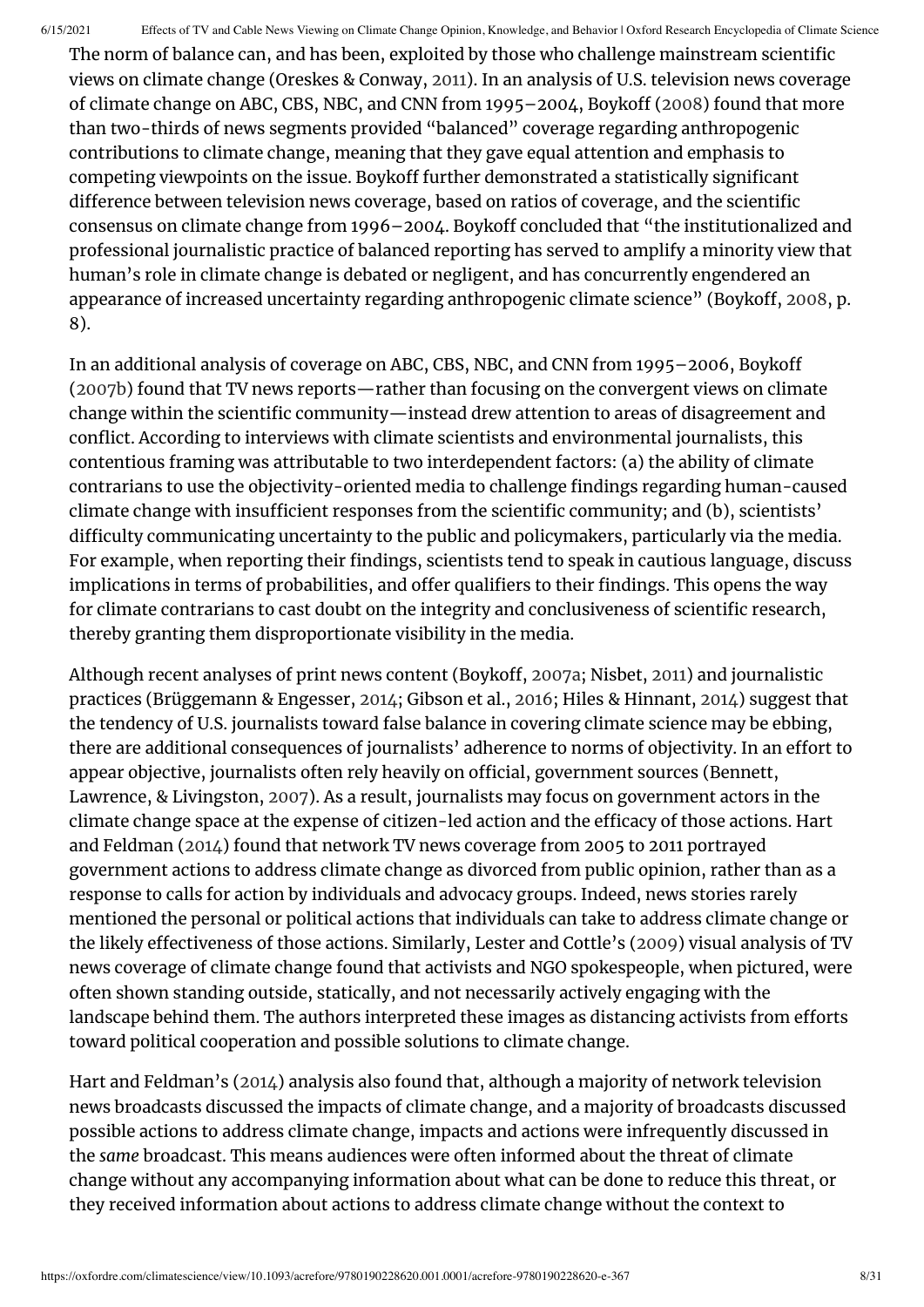appreciate why these actions may be necessary. This, too, may be the result of an adherence to objective reporting. By offering solutions at the same time as presenting the problem, journalists may be construed as advocating for the environment, a role that some actively resist (Hiles & Hinnant, [2014\)](#page-25-5). Indeed, past research on political reporting found that journalists avoid providing "mobilizing information," or tactical and logistical information in news stories that allow people to act on pre-existing attitudes, because journalists see such information as departing from objectivity (Lemert, [1984\)](#page-26-6). Also, the norm of balance appears alive and well when journalists cover climate policy and other mitigative actions, as this is an arena where journalists still see room for reasonable debate and skepticism (Hiles & Hinnant, [2014](#page-25-5)). In television news broadcasts, positive and negative efficacy information related to proposed climate change actions was often paired together (Hart & Feldman, [2014\)](#page-25-6); while this may reflect genuine debate and conflict, the implication for the public may be an uneven sense that climate change is an addressable problem.

The informational biases introduced by journalism norms and routines are exacerbated by political economic issues, such as economic and competitive pressures faced by news organizations, deadlines, and space and time constraints. The average length of the network television news package in 2012 was 142 seconds, which was mostly unchanged since 2007 (Pew Research Center, [2013](#page-28-4)). The complexity and uncertainty surrounding climate science—and all science, really—cannot easily be done justice in the brief snapshots characteristic of television news. Rather than accurately qualify and contextualize news coverage of scientific research and reports, it may be easier for journalists to simply give voice to the contrarians who outright challenge this science.

Moreover, issues that may be difficult for the public to understand may be displaced by stories that will resonate more readily with viewers. In 2011, network TV news devoted just 2% of its "news hole" to science and technology topics and 1% to environmental topics, compared to 8.2% to the economy, 6.1% to election campaigns, and 5.3% to lifestyle (Pew Research Center, [2012](#page-28-7)). According to the Tyndall Report, which tracks topical coverage on network news, in 2013, the three network news broadcasts collectively devoted 37 minutes to stories related to climate change. In comparison, the top story of the year, which was the Boston marathon bombing, received a collective total of 432 minutes of coverage; the federal budget received 405 minutes, and the healthcare reform rollout received 338 minutes.

Further, as science and environmental reporters are downsized at many news organizations, coverage of climate change is increasingly folded into other news beats (Russell, [2010](#page-28-8)). This means that reporters often lack expertise in climate science or policy, making it difficult for them to understand and contextualize for audiences the associated scientific and political debates. This, in turn, may lead to false balance and cursory reporting (Gibson et al., [2016\)](#page-25-4). Indeed, even before the economic downturn and seismic shifts in the news industry that occurred around 2008–2009, Wilson [\(2000](#page-29-0)) documented journalists' misunderstanding of the scientific consensus around global warming and of the scientific processes involved in global warming. Full time environmental reporters—who are fast becoming a rarity—had more accurate knowledge than other types of reporters. At the same time, climate change is increasingly covered as a political issue by political reporters (Russell, [2010\)](#page-28-8). Political reporting has a long track record of relying on strategic or game frames that emphasize conflict between political elites and the selfinterested motivations of the actors involved (Patterson, [1993;](#page-28-9) Cappella & Jamieson, [1997](#page-24-5)). This may help explain the disproportionate reliance of network news broadcasts on conflict framing in their coverage of climate change. In addition, cutbacks at legacy newspapers mean that other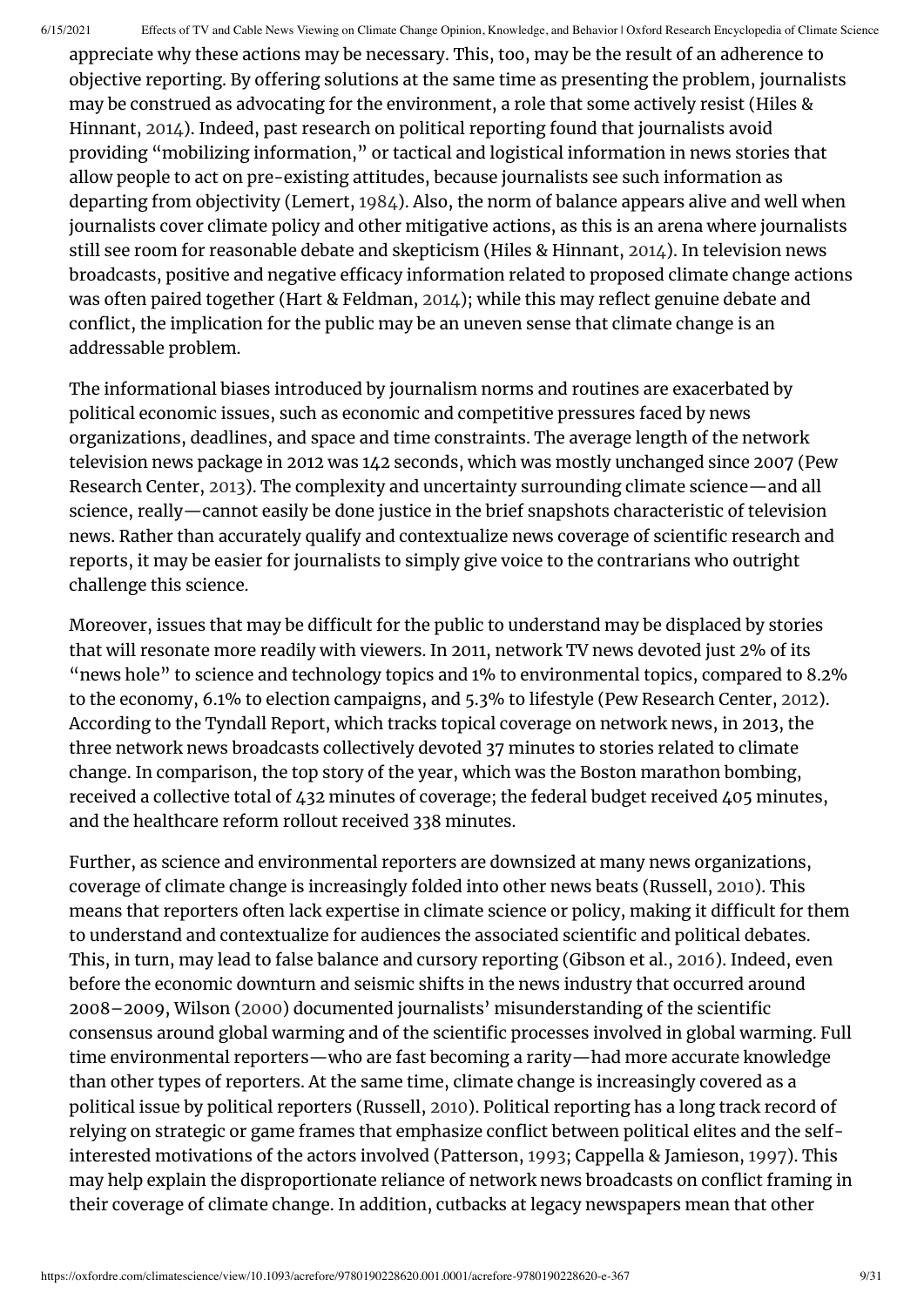media outlets can no longer depend as readily on "accountability news" from these outlets to inform their own coverage (Boykoff & Yulsman, [2013](#page-23-9)). Wilson ([2000](#page-29-0)) found in interviews with environmental reporters that newspapers were the dominant source of climate change knowledge for reporters (scientists and science journals placed a distant second and third). All told, the technological changes and economic pressures that have contributed to the decline of newspapers and to fierce competition among news organizations have led to more superficial coverage of science and environmental issues on television.

#### **Effects of U.S. Network TV News on Climate Change Opinion, Knowledge, and Behavior**

Based on the previous section, analyses of network television news coverage suggest that, although coverage of climate change peaks around newsworthy events, environmental issues, including climate change, are typically given short shrift. When television news does cover climate change, stories tend to focus on dramatic impacts and imagery, conflicts between political groups and personalities, and the uncertainty surrounding climate science and policy. Less attention is given to the efficacy of actions that can be taken to mitigate climate change and, in particular, the role individuals may play in addressing climate change. Given these trends, what are the consequences of network television news coverage for public opinion, knowledge, and behavior related to climate change?

According to the agenda-setting hypothesis (McCombs & Shaw, [1972](#page-27-8)), the more the news media cover an issue, the more likely the public will be to view that issue as an important one. Overall, the relative lack of television news coverage of climate change may help explain why the issue consistently ranks low on the public's list of national priorities; however, studies that explicitly test television news' agenda-setting effects in the context of climate change have revealed mixed results. Using time series analysis, Brulle, Carmichael, and Jenkins [\(2012](#page-23-10)) found that the quantity of media coverage of climate change—including in *The New York Times*, the major broadcast nightly news programs, and weekly magazines—had a significant impact on public concern about the threat posed by climate change, from 2002 to 2010. Additional analyses suggested that elite political cues, advocacy efforts, and economic factors created fluctuations in media coverage of climate change, which, in turn, influenced public perceptions. Krosnick, Holbrook, and Visser [\(2000\)](#page-26-7) examined the impact of the Clinton administration's campaign in fall of 1997 to build support for the Kyoto treaty and of the debate that followed. In comparing public opinion before and after the campaign, the researchers found no evidence for an agenda-setting effect; that is, despite a dramatic increase in media coverage, especially on television, there was no change in the proportion of people who thought that global warming was likely to be an extremely serious national problem. Methodological differences between the two studies—such as the time period of study and dependent variable measurement—may help explain the discrepant findings. Overall, however, it may be that agenda-setting effects are more complicated than simple media coverage volume and are contingent on various factors and conditions.

Other studies have examined whether the way that climate change is framed by the news media influences public opinion. Krosnick, Holbrook, Lowe, and Visser ([2006](#page-26-8)) studied the effects of news coverage of the 1995 Intergovernmental Panel on Climate Change's (IPCC) landmark report, which stated for the first time that human activities had most likely contributed to warming global temperatures over the last century. National television news stories focused almost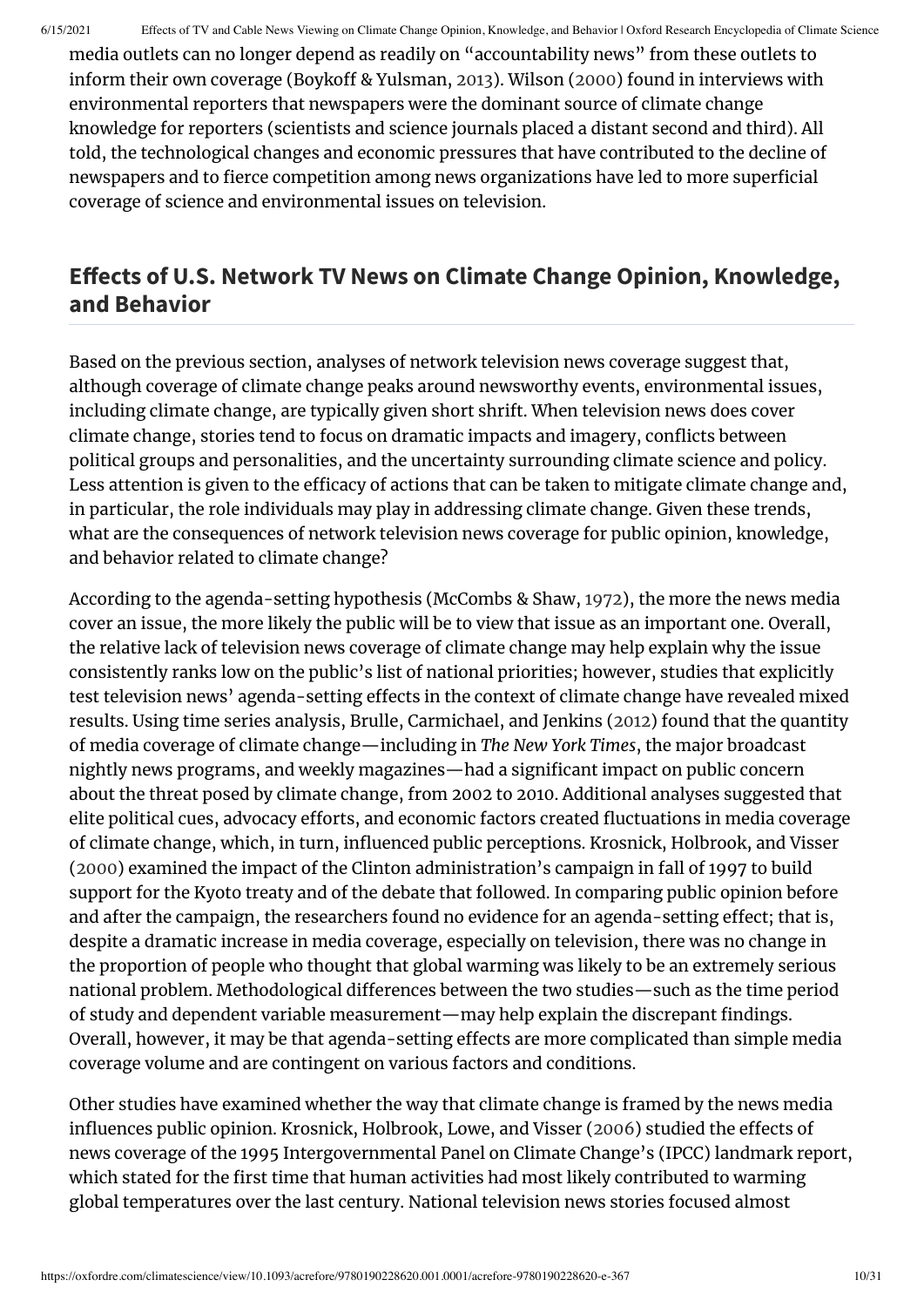exclusively on the assertion that global warming existed; newspapers, on the other hand, carried skeptical views, following initial statements of global warming's existence. This created natural variation in information flows across media and allowed Krosnick et al. to compare the influence of media coverage that framed climate change as a certainty (i.e., on television) to the influence of media coverage that accentuated the uncertainty of the science (i.e., in newspapers). In a survey of Ohioans, they found that exposure to television news was positively associated and exposure to newspapers negatively associated with beliefs in the existence of global warming; however, these effects were highly contingent on individual attributes. The positive effects of television news exposure accrued only to those who were trusting of scientists and who had higher levels of education and thus greater cognitive skills to recall information from news stories over time. The negative effects of newspaper exposure manifested only among those who were trusting of scientists but low in education, and thus more likely to forget the initial message endorsing climate science and remember only the more recent skeptical message. All told, these findings suggest that the media's use of uncertainty framing and tendency toward false balance when covering climate change have important consequences for public opinion.

Corbett and Durfee's [\(2004](#page-24-6)) experimental study corroborates these findings. This study found that, when individuals were exposed to news stories that included claims questioning the veracity of climate change, particularly absent any challenge or broader research context, this undermined their certainty about climate change. Malka, Krosnick, Debell, Pasek, and Schneider [\(2009\)](#page-26-9) similarly found that including an interview with a climate skeptic in television news reports reduced perceptions of scientific consensus, belief in the existence of human-caused global warming, the perceived importance of global warming, and concern about its consequences. Other studies point to the importance of contextual factors beyond media coverage. For example, Scruggs and Benegal ([2012\)](#page-28-10) found that deteriorating economic conditions, not skeptical news coverage, was the main driver of decreasing public concern for climate change between 2008 and 2011.

Research also has shown that the effects of news exposure on public opinion about climate change are highly contingent on political ideology and partisanship. In Krosnick et al.'s [\(2000\)](#page-26-7) study of public opinion changes as a result of the fall 1997 debate on the Kyoto treaty, they found that at the aggregate level, opinions toward global warming seemed largely unaltered. Before the fall 1997 debate began, the general public tended to endorse the views advocated by President Bill Clinton—in that they believed in global warming's existence, saw it as undesirable, and agreed that action should be taken to combat it—and they maintained these views after the campaign. However, there were large differences over time between Democrats and Republicans. Specifically, Democrats moved toward the administration's view and Republicans moved away, thereby widening gaps between the two groups as news coverage increased over the course of the debate. A decade later, during which time climate change became intensely polarized along political lines (McCright & Dunlap, [2011\)](#page-27-1), Hindman [\(2009](#page-25-7)) found that political ideology was the strongest and most consistent predictor of individuals' beliefs about whether there is solid evidence for global warming and whether global warming is due to human activity. Moreover, consistent with Krosnick et al.'s ([2000\)](#page-26-7) findings, ideological belief gaps regarding the existence of global warming intensified under conditions of greater media coverage. These ideological differences may be the result of party sorting: When political elites take clear sides on an issue, citizens are familiarized with these cues via the media and ultimately follow cues from the political elites whom they trust (Guber, [2012](#page-25-8); Zaller, [1992](#page-29-2)).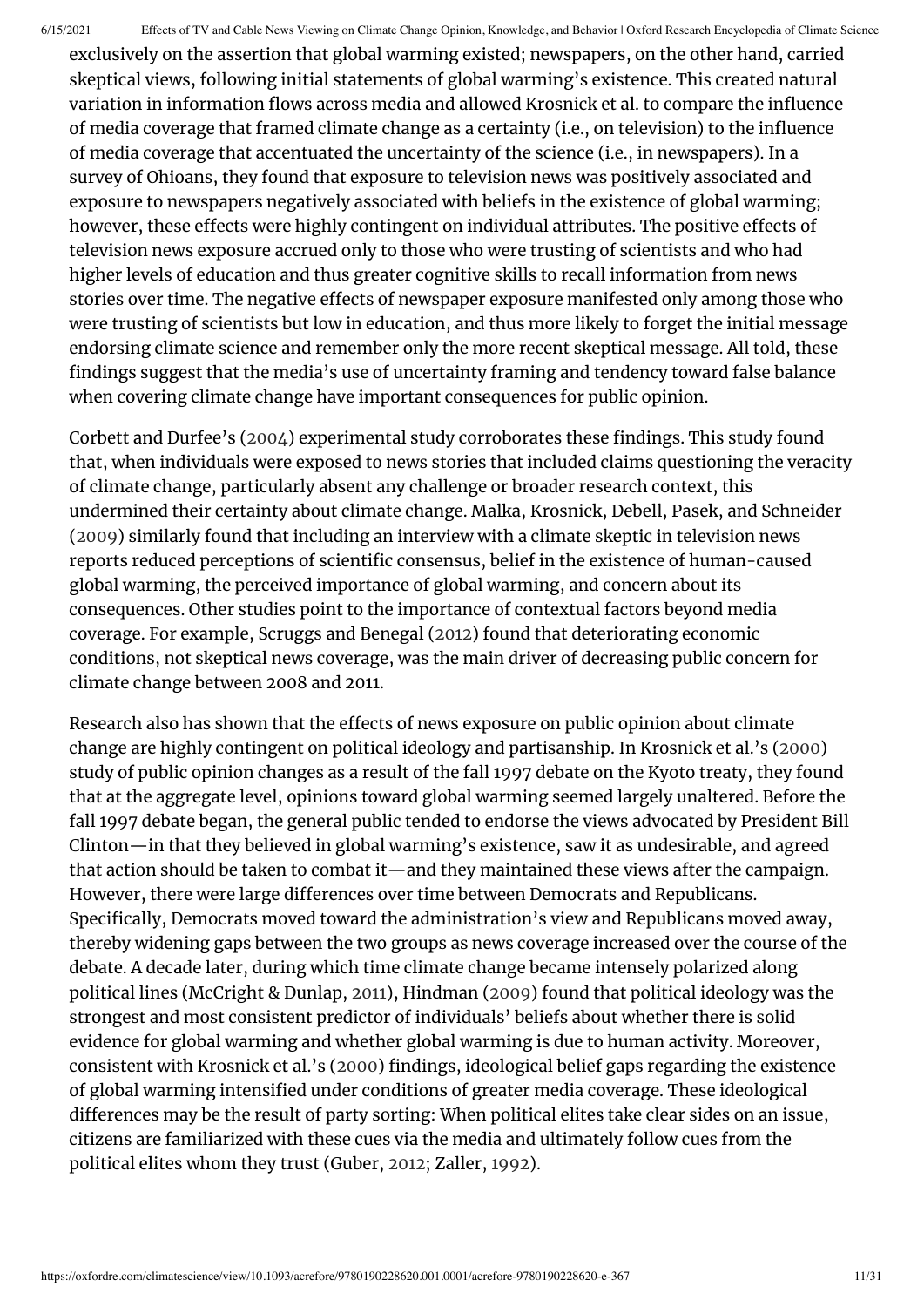Public knowledge about climate change also has been considered as a dependent variable in analyses of television news media's effects. When it comes to general knowledge of current events, research has documented a negative (Eveland & Scheufele, [2000](#page-24-7)) or null relationship (Pan, Ostman, Moy, & Reynolds, [1994](#page-28-11); Vincent & Basil, [1997\)](#page-29-7) between network TV news use and knowledge. Results from Pan et al. ([1994](#page-28-11)) suggested that network television exposure might facilitate the acquisition of basic, image-oriented information but not necessarily more complex, abstract information, which is better learned through print news. Consistent with this previous research, Kahlor & Rosenthal ([2009\)](#page-26-10) found no significant relationship between general TV news exposure and knowledge of global warming based on their analysis of an online survey conducted in 2005. The authors attributed the lack of relationship between news media use and knowledge to the dearth of coverage of climate change and the tendency for any existing coverage to oversimplify and confuse the issue.

Some scholars have recognized that different types of news, even within the same medium, may have different effects. Climate change news is not monolithic; rather, the nature of climate change information found in the American news media is highly heterogeneous. At the same time, active news audiences selectively attend to information that reflects their prior needs, interests, and motivations (Katz, Blumler, & Gurevitch, [1973\)](#page-26-11) and are therefore unlikely to pay equal attention to all types of news. Thus, several studies have focused on the effects of individuals' attention to news coverage that reflects different topical emphases, namely political news versus science news (Hart, Nisbet, & Myers, [2015](#page-25-9); Nisbet, Cooper, & Ellithorpe, [2015](#page-27-9); Zhao, Leiserowitz, Maibach, & Roser-Renouf, [2011\)](#page-29-8). This is because coverage of climate change in the context of national politics is more prone to false balance and conflict framing, whereas science news coverage is more likely to accurately and consistently communicate the established scientific facts. Accordingly, this research has found that political news attention either was unrelated to knowledge about climate change (Hart et al., [2015\)](#page-25-9) or reduced knowledge specifically among conservatives, thereby amplifying ideological knowledge gaps (Nisbet et al., [2015\)](#page-25-9). Political news attention also was negatively related to belief in climate change (Zhao et al., [2011\)](#page-29-8) and had a polarizing effect by increasing perceptions of harm and climate policy support specifically among moderates and conservatives (Hart et al., [2015\)](#page-25-9). Attention to science news, on the other hand, had a positive effect on climate change knowledge (Hart et al., [2015](#page-25-9); Nisbet et al., [2015](#page-25-9)) and beliefs about global warming (Hart et al., [2015](#page-25-9); Zhao et al., [2011\)](#page-29-8). Moreover, science news attention decreased ideological knowledge gaps by increasing knowledge among conservatives (Nisbet et al., [2015](#page-25-9)) and likewise weakened attitude polarization by increasing perceptions of harm and, in turn, climate policy support among conservatives (Hart et al., [2015\)](#page-25-9).

Given the capacity for news media to activate concern for and knowledge of climate change, researchers have explored whether there may also be a link between television news use and proenvironmental behavior. These studies have found that news media use, and particularly television news use, is positively correlated with such behaviors as recycling, energy conservation, green consumerism, and pro-environmental political advocacy (Arlt, Hoppe, & Wolling, [2011](#page-23-11); Holbert, Kwak, & Shah, [2003](#page-25-10); Huang, [2016;](#page-25-11) Östman, [2014](#page-28-12)). The mechanism for this influence remains unclear, however. It may be that news media help increase awareness of environmental issues such as climate change (Östman, [2014\)](#page-28-12), or they may alter perceived social norms surrounding environmental behavior (Liao, Ho, & Yang, [2016](#page-26-12)), which in turn spur behavioral engagement; news coverage also may elicit emotional reactions such as fear, guilt, or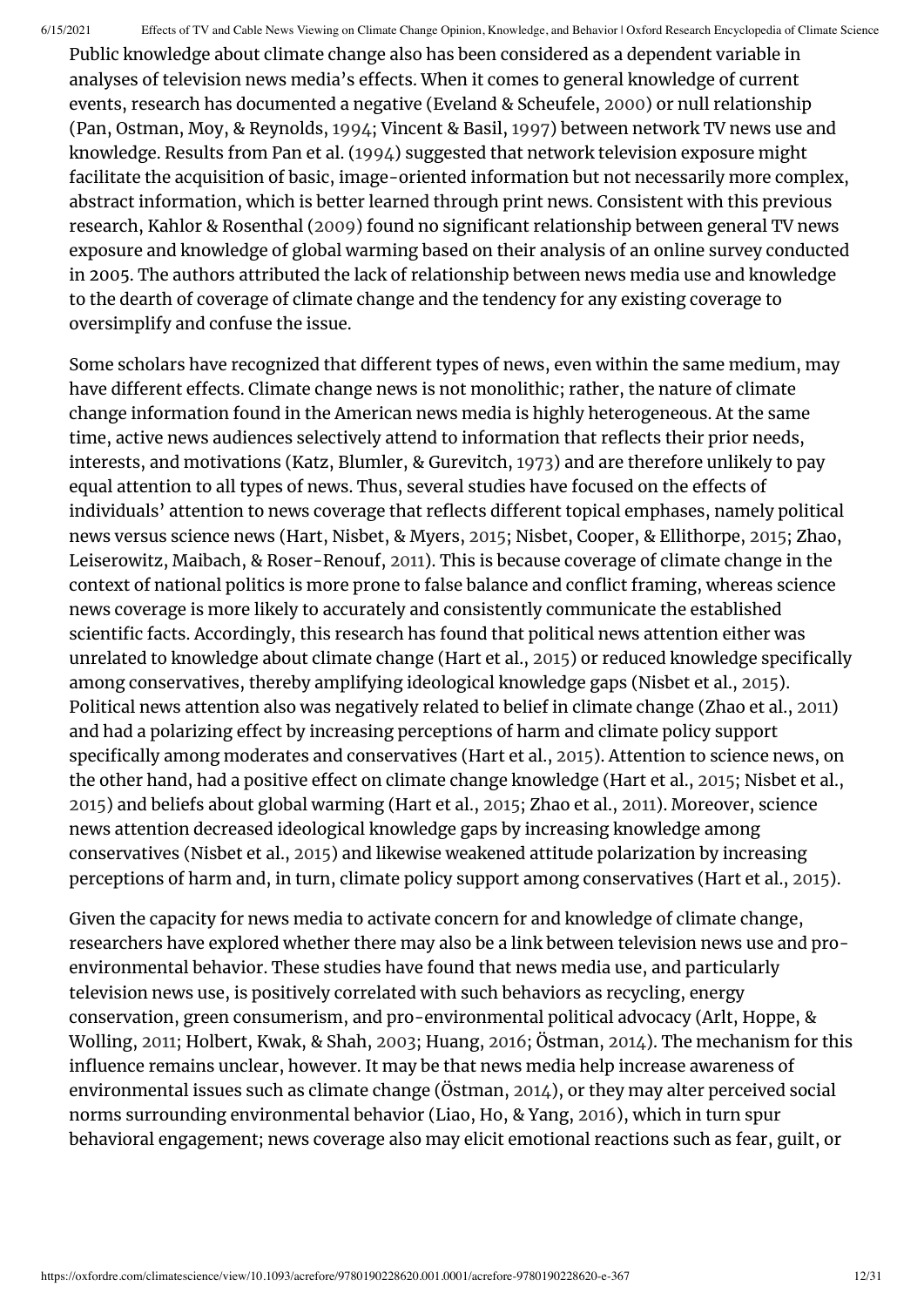hope, which may drive behavioral changes (Holbert et al., [2003;](#page-25-10) Östman, [2014](#page-28-12)). These theoretical mechanisms have not been directly tested; thus, more research is needed to better understand the nature of television news' direct and indirect effects on behavior.

The effects of other characteristics of television news coverage of climate change, such as the focus on threat information in the absence of a clear efficacy message, and the use of spectacular imagery, have not been explicitly studied in the context of network news; however, the results from several experimental studies are telling. For example, Feldman and Hart ([2015](#page-24-8)) found that news stories that paired information about political actions to address climate change with information about climate impacts increased participants' hope and decreased their fear relative to a story that only discussed the impacts of climate change; hope, in turn, was a driver of climate-related activism. Similarly, Chadwick [\(2015\)](#page-24-9) found that exposure to a message that emphasized the possibility that individuals can take action to improve the climate increased subjective feelings of hope. This may mean that network TV news stories that systematically exclude efficacy information are hindering hopeful emotional reactions among the public and perhaps facilitating apathy-inducing fear or cynicism. Another prominent feature of network news coverage of climate change is its emphasis on political conflict; prior research has shown that conflict framing in TV news—by focusing on the self-interested motivations of political actors—can induce high levels of cynicism toward government, politics, and policy formation (Cappella & Jamieson, [1997](#page-24-5)). Although untested, it is possible that a similar dynamic is at play in the specific context of climate change.

Finally, one of the attributes of television news that distinguishes it from other news forms is its use of moving images. Images can provide an interpretive frame for a news story, thereby guiding individuals' attention and structuring their perceptions of the information contained within the story (Messaris & Abraham, [2001](#page-27-10)). In particular, because of their analogic and indexical qualities, images often seem more closely linked to reality than words and are thus more likely to be taken at face-value, rendering them especially powerful framing devices (Messaris & Abraham, [2001](#page-27-10)). Because of the salience and richness of visuals, they also help attract audience interest and aid in remembering information in news stories (Graber, [1990](#page-25-12)), and may play a particularly important role in shaping individuals' emotional reactions to climate change (Leiserowitz, [2006](#page-26-13)).

Although no existing research has isolated the effects of visual imagery in television news broadcasts about climate change, O'Neill and colleagues (O'Neill, Boykoff, Niemeyer, & Day, [2013](#page-27-11); O'Neill & Nicholson-Cole, [2009\)](#page-27-12) used Q-sort methodology to study audience reactions to static visual images often used in news stories about climate change. They found that spectacular, threat-depicting climate change images, such as images of floods and droughts, increased the perceived importance of climate change. These same images, however, made individuals feel that there was nothing they could do about climate change.

In sum, existing research indicates several important effects of network news on public opinion and knowledge about climate change. First, there is some—albeit mixed—evidence for an agenda-setting effect, such that the amount of media coverage devoted to climate change predicts the public's level of concern about the issue. In terms of framing effects, when coverage accentuates uncertainty or controversy, this promotes public skepticism about climate change. At the same time, exposure to television news coverage may signal audiences to follow elite partisan cues on climate change, thereby leading to ideological polarization in climate change attitudes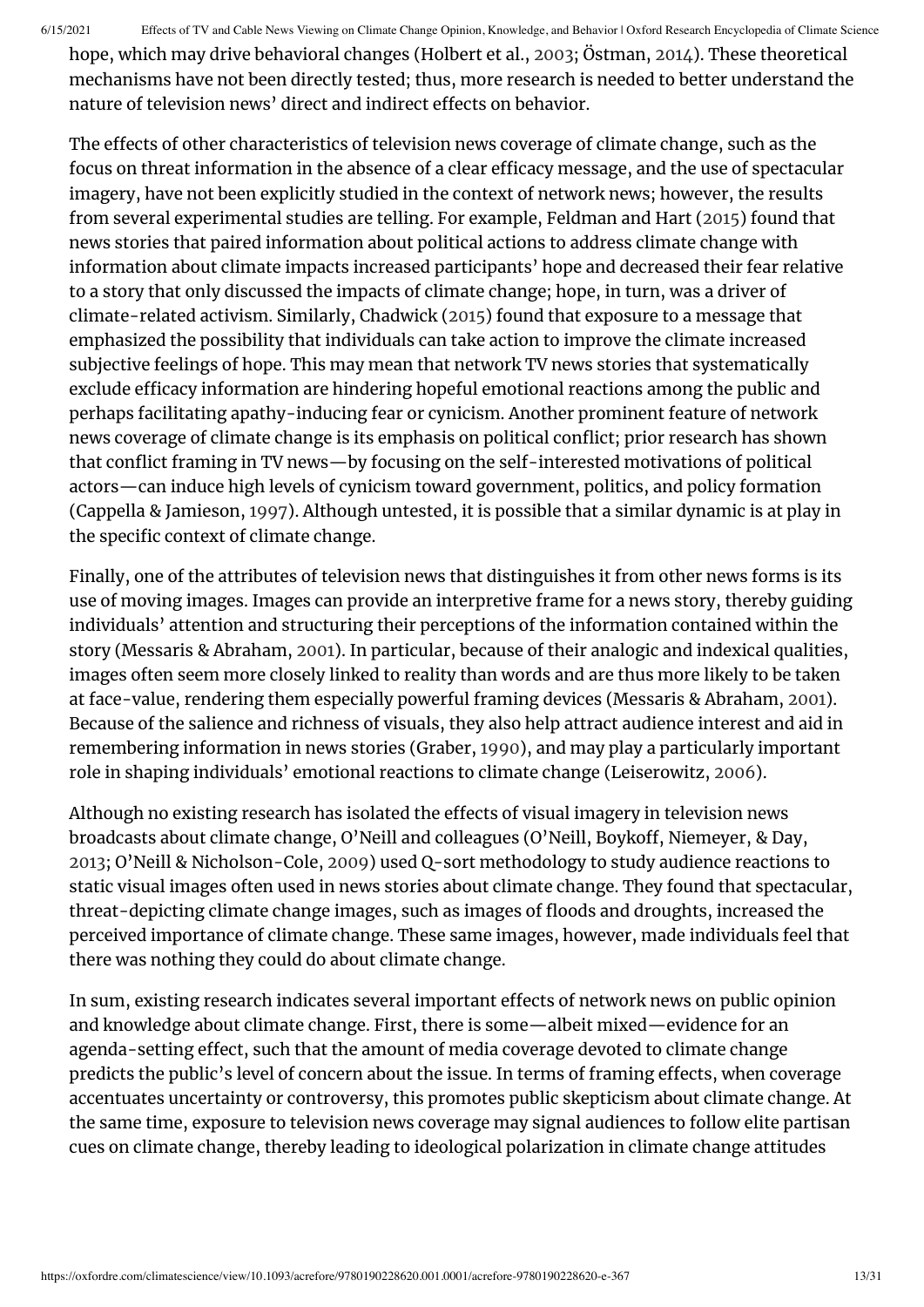and knowledge. This polarization is enhanced when audiences attend to climate change coverage in the context of national politics but is reduced when they attend to science news coverage of climate change.

Overall, television news exposure does little to promote climate change knowledge; however, this also depends on the type of news to which people pay attention, with science-oriented coverage increasing knowledge and politically oriented coverage decreasing knowledge. Finally, although more research is needed, there is indication that some of the characteristics of television news coverage of climate change—such as conflict framing, limited efficacy information, and spectacular, threat-depicting imagery and narratives—may contribute to public disengagement around climate change and particularly may foster a sense of disempowerment and cynicism among the public.

## **U.S. Cable News as a Source of Public Opinion Polarization About Climate Change**

Given the opinionated, often one-sided, partisan-oriented content on U.S. cable news outlets, the chief question pertaining to cable news vis-à-vis climate change is whether it has contributed to the polarization of public opinion. Notably, the popularity of the cable news networks, especially Fox News, grew over the same time period that witnessed widening partisan gaps in public perceptions of global warming. For example, cable news ratings increased fairly steadily from the late 1990s onward, peaking in 2008–2009 (Mitchell & Holcomb, [2016](#page-27-3)); the opinion gulf between liberals and conservatives followed a similar pattern (McCright & Dunlap, [2011](#page-27-1)). During this time, there was also very strong ideological sorting among the partisan electorate, as the mean Republican and Democrat each became more ideologically consistent in their political outlooks. Better educated, more politically attentive Democrats tended to consistently take a strong liberal position on most issues, including climate change, and their Republican counterparts tended to taken an even stronger conservative position (Abramowitz, [2010;](#page-22-0) Guber, [2012](#page-25-8); Levendusky, [2009](#page-26-14)).

In the context of this broader pattern of party sorting, opinionated cable news may play a role in opinion polarization (Levendusky, [2013](#page-26-2)). Research on partisan selective exposure demonstrates that partisan identity guides media choice (e.g., Stroud, [2011\)](#page-29-4). Republicans and conservatives are more likely to watch Fox News than Democrats and liberals, whereas Democrats and liberals are more likely to watch MSNBC and CNN. If political partisans gravitate toward different media outlets, and if those media cover climate change differently, it stands to reason that the content on those media outlets may have something to do with their divergent beliefs. As will be discussed throughout this section, the three leading cable news outlets—CNN, Fox News, and MSNBC—do indeed cover climate change in distinctive ways, and these differences are reflected in their audience's beliefs about climate change. Through a reinforcing dynamic of selective exposure and partisan media effects, cable news shapes and polarizes public opinion about climate change.

Fox News's overt conservative orientation has made it a hospitable place for the climate change denial movement in the United States to effectively spread and amplify its message discrediting climate science. Fox News has been used to distribute findings produced by conservative think tanks—often with funding from the fossil fuel industry—that purported to challenge existing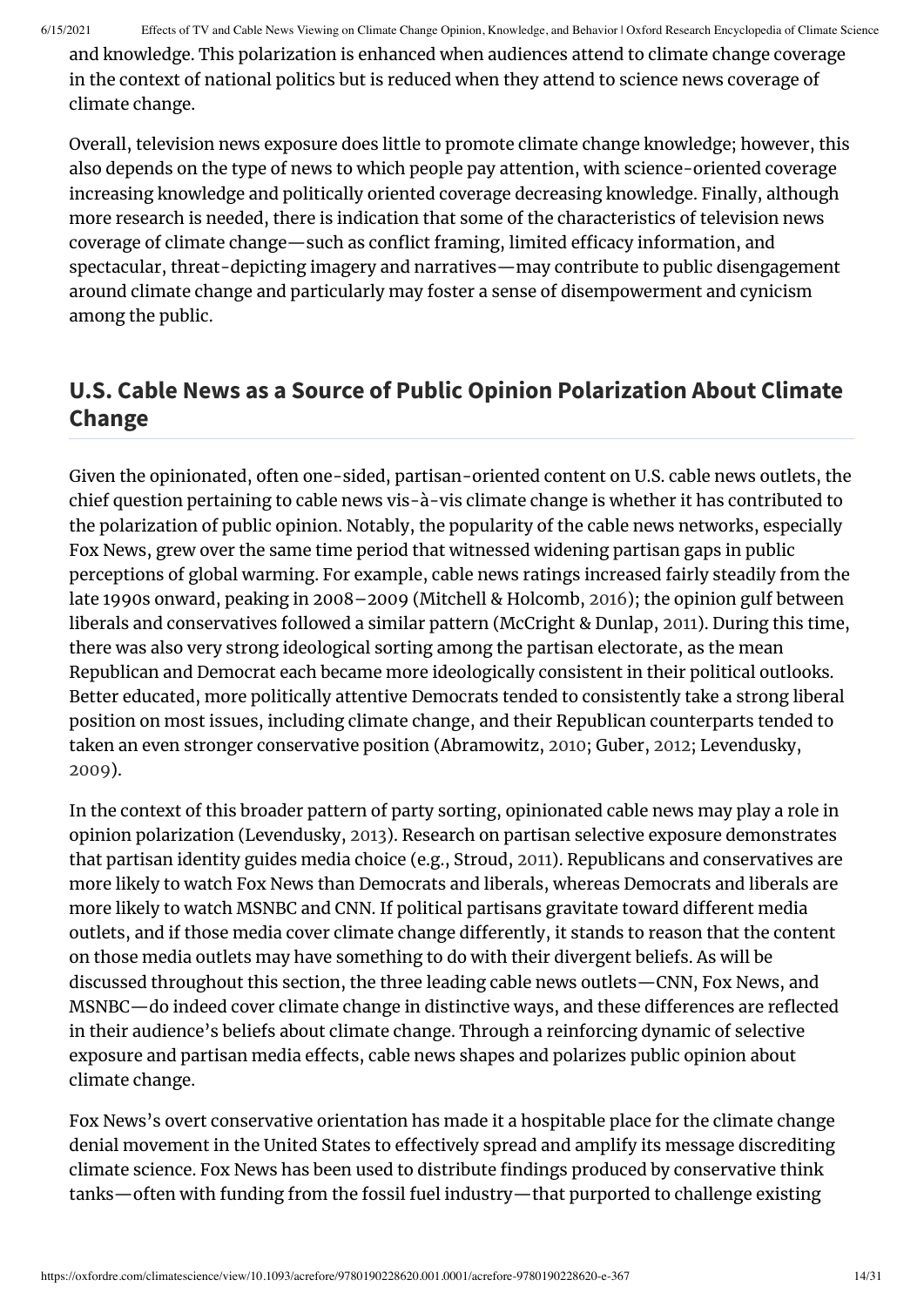empirical evidence highlighting the risks of global warming (Dunlap & McCright, [2010](#page-24-10), [2011](#page-24-11); Oreskes & Conway, [2011](#page-27-6)). This was achieved by placing contrarian scientists and think tank representatives as interview guests and by otherwise influencing the substance of Fox News' reporting on climate change in such a way as to "manufacture uncertainty" about climate science (Dunlap & McCright, [2010\)](#page-24-10). For example, Fox News helped turn "Climategate"—a series of hacked emails from scientists at the University of East Anglia that critics exploited to suggest that the scientists had doctored data to make global warming appear worse than it is (claims that were later disproven)—into a full-blown scandal, using it to cast doubt on the integrity of climate science (Mayer, [2012](#page-26-4)). Even a year after the scandal, during the 2010 United Nations climate change conference in Cancun, Mexico, Fox invoked Climategate in its coverage of the conference (Boykoff, [2012\)](#page-23-12).

Several content analyses have systematically documented stark differences in how Fox News has covered climate change relative to its cable news counterparts. For example, a comparison of coverage of climate change on CNN, Fox News, and MSNBC in 2007 and 2008—a peak period for climate change news coverage following the release of the fourth Intergovernmental Panel on Climate Change (IPCC) report on climate change, an Oscar win by Al Gore's documentary *An Inconvenient Truth*, and the award of the 2007 Nobel Peace Prize to Al Gore and the IPCC—found that, in terms of their overall tone, Fox News broadcasts were more dismissive of climate change, whereas news segments on CNN and MSNBC were more accepting (Feldman, Maibach, Roser-Renouf, & Leiserowitz, [2012;](#page-24-12) see Figure [1\)](#page-14-0).

<span id="page-14-0"></span>

**Figure 1.** Overall tone toward climate change in cable news evening broadcasts, 2007–2008.

*Source*: Feldman, Maibach, Roser-Renouf, and Leiserowitz [\(2012](#page-24-12)).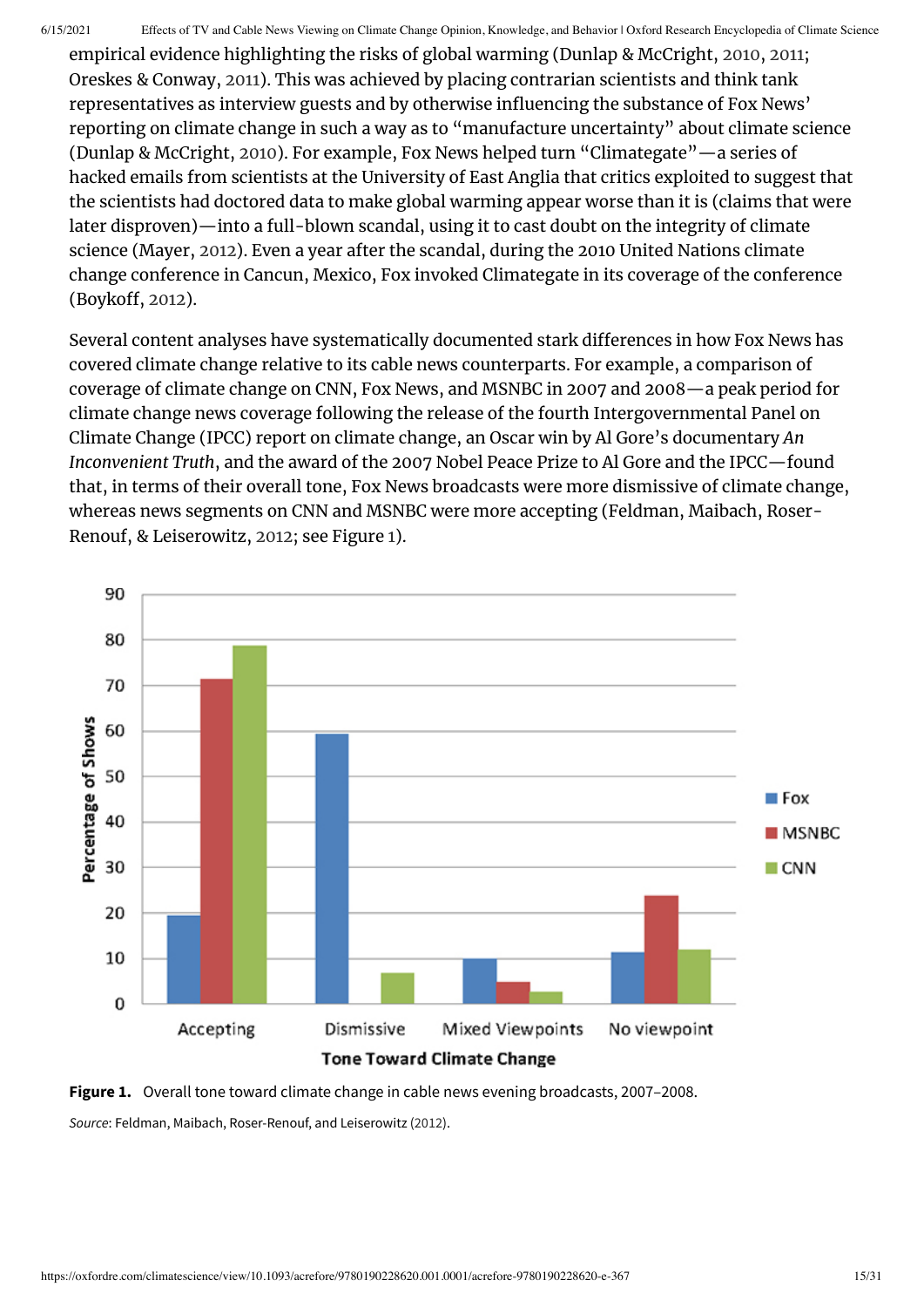Relative to CNN and MSNBC, Fox News also was more likely to include explicit claims that challenged the scientific consensus on climate change, the reality of climate change, and the role of human factors. CNN and MSNBC, on the other hand, were more likely than Fox News to include claims that affirmed the scientific consensus on climate change, the reality of climate change, and its human causes. Among its interview guests, Fox included a higher ratio of climate doubters than believers, with the reverse true on CNN and MSNBC. Notably, during this time, Fox News provided the most coverage of climate change and MSNBC the least.

Likewise, Mayer's ([2012\)](#page-26-4) analysis of television news coverage between 2001 and 2010 found that Fox News relied heavily on a "hoax" narrative that accused science and scientists of being part of a conspiracy to perpetuate fraud when discussing climate change, a trend that began to dominate coverage in 2007. For example, Fox News segments characterized the science contained in the fourth IPCC report as illegitimate and primarily the work of political appointees as opposed to scientists, and described the report itself as over-hyped. Al Gore was frequently portrayed as a hypocrite who flew around the country on a private jet. According to Mayer's ([2012](#page-26-4)) analysis, MSNBC also accentuated drama and conflict in its coverage, emphasizing, beginning in 2007, the conspiracy among right-wing, oil-funded denialists to refute the scientific evidence and subvert progress on climate change. For example, MSNBC reported on how Exxon-Mobil allegedly offered to pay thousands of dollars to any scientist who undermined the IPCC report. CNN provided a mix of story lines, reflecting its more balanced perspective, although it erred on the side of belief in climate change while also giving voice to the hoax narrative that dominated on Fox. CNN, for example, ran its "Planet in Peril" documentary series in 2007, which highlighted the environmental devastation caused by global warming; however, earlier that year, it ran another special, "Keeping Them Honest: The Truth about Global Warming," which opened with conservative attacks on Al Gore and his documentary *An Inconvenient Truth*. All three networks also frequently framed their coverage in terms of the political conflict and strategy involved in negotiations over climate policy; they invoked this "policy game" narrative even more than the broadcast networks.

A 2013 analysis, conducted by the Union of Concerned Scientists (Huertas & Kriegsman, [2014](#page-25-13)), focused on the accuracy of cable networks' coverage of scientific claims related to climate change. According to their report, Fox News was the least accurate; a full 72% of its climate-related segments contained statements that were inconsistent with science, typically due to understating the reality or effects of climate change and disparaging climate science and scientists. On CNN, about a third of segments included misleading scientific statements. A significant portion of CNN's misleading coverage was the result of the "debates" it featured between interview guests who accepted mainstream climate science and others who challenged it. MSNBC was the most accurate of the networks; just 8% of its segments contained inaccuracies. These inaccuracies were exclusively due to overstating the relationship between climate change and specific extreme weather events such as hurricanes and tornadoes.

Given the distinctive patterns of coverage across networks, does cable news contribute to polarized views on climate change? Historically, scholars have had difficulty discerning direct media effects on public opinion, in part because, in the past, audiences were exposed to similar messages or to competing messages that cancelled each other out; thus, there was insufficient variation in media exposure. Zaller ([1992,](#page-29-2) [1996](#page-29-3)) has argued that observation of media effects requires "reception gaps"—for example, people who are exposed to the messages of one political candidate but not the other. Bartels [\(1993\)](#page-23-13) made a similar case for the importance of "distinctive" media messages—messages that reach one group of people but not the other.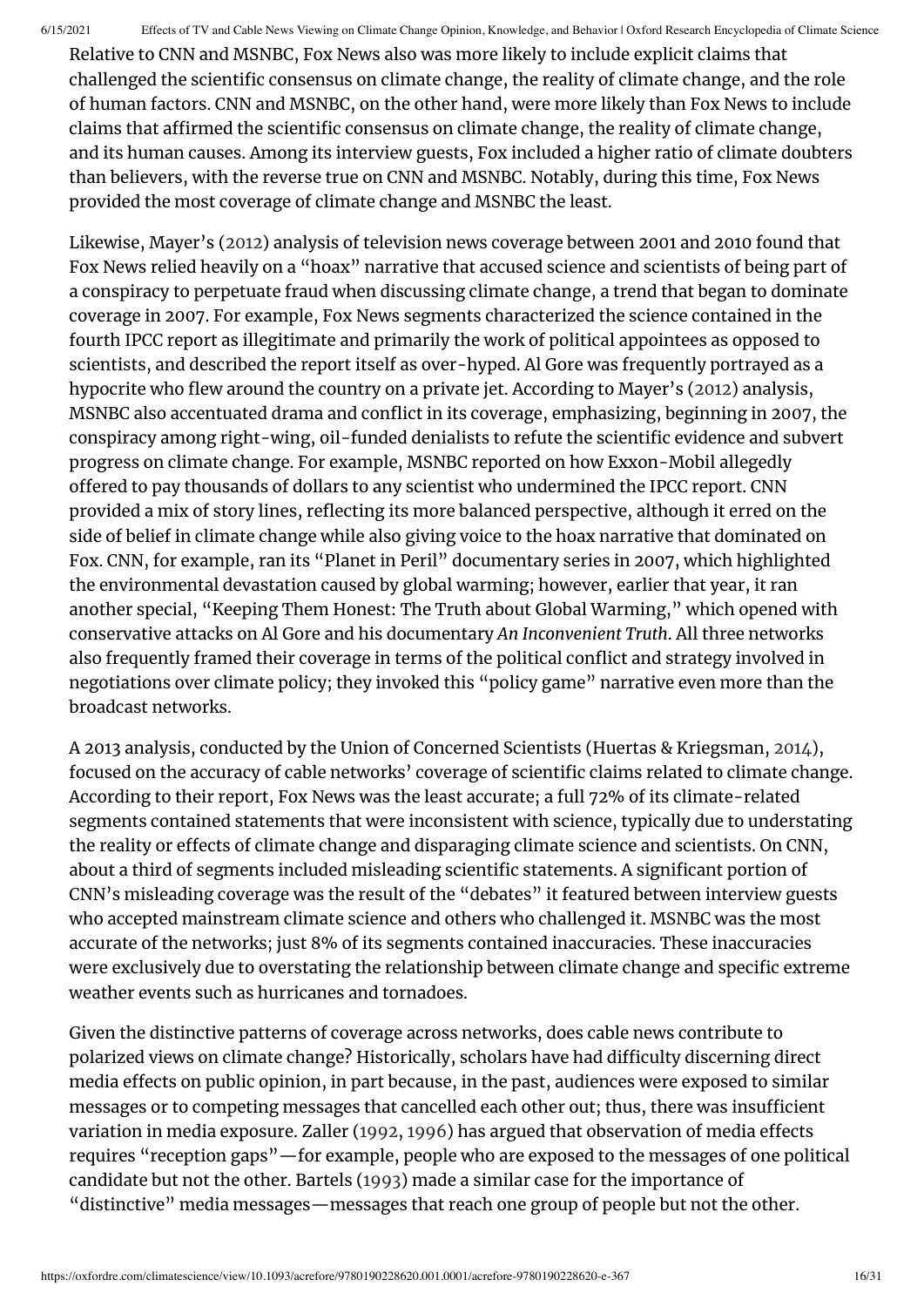Overall, Fox News paints a very different picture of climate change than CNN and MSNBC. This creates the opportunity for exposure to distinctive messages that are a prerequisite for observing persuasive media effects.

Several survey analyses have shown that watching Fox News is negatively associated with acceptance of climate change, whereas watching CNN and MSNBC is positively related (Feldman et al., [2012](#page-24-12); Feldman, Myers, Hmielowski, & Leiserowitz, [2014;](#page-24-13) Hmielowski, Feldman, Myers, Leiserowitz, & Maibach, [2014;](#page-25-14) Krosnick & MacInnis, [2010\)](#page-26-15). In other words, the more someone watches Fox News, the more likely they are to doubt the reality of climate change; the more someone watches MSNBC and CNN, the more likely they are to accept the reality of climate change. In one study, the effect of cable news use was roughly as predictive of global warming acceptance as political partisanship and one's identification as an environmentalist (Feldman et al., [2012\)](#page-24-12). Because these effects have been demonstrated over time (Feldman et al., [2014](#page-24-13); Hmielowski et al., [2014](#page-25-14)) as well as cross-sectionally (Feldman et al., [2012](#page-24-12)), this increases confidence that media use has a causal effect on public opinion.

These studies also help reveal the theoretical mechanisms via which these effects occur. Hmielowski et al. ([2014](#page-25-14)) showed that the effects of partisan media are mediated by trust in scientists. Trust is an important heuristic, or information shortcut, that people use when making judgments about complex issues like climate change. Hmielowski et al. [\(2014\)](#page-25-14) found that exposure to conservative media, including Fox News, undermined audiences' trust in scientists, which in turn led them to hold more dismissive views toward global warming. In contrast, exposure to non-conservative media, including MSNBC and CNN as well as network news, increased trust in scientists, which led to greater acceptance of global warming.

When considering the relationship between cable news exposure and public opinion, one important question is whether media use drives audiences' opinion, or, via a process of partisan selective exposure, whether audiences are simply drawn to outlets that already support their views, thereby limiting media influence (see Bennett & Iyengar, [2008\)](#page-23-14). However, this line of thinking treats media effects and selective exposure as either/or processes. Slater ([2007\)](#page-29-9), in his reinforcing spirals framework, instead argues that media exposure and changes in beliefs are both causes and effects. Slater conceptualizes media selection and effects as a "spiral of ongoing influence," whereby the selection of a particular type of media influences beliefs, and these changes in beliefs beget future consumption of similar media content, leading to the further maintenance or strengthening of said beliefs.

Feldman et al. ([2014\)](#page-24-13) tested Slater's reinforcing spirals model in the context of partisan media and global warming. They found that media effects and media selectivity were linked over-time in a process of ongoing influence (see Figure [2](#page-17-0) for the reinforcing spirals model tested by Feldman et al.).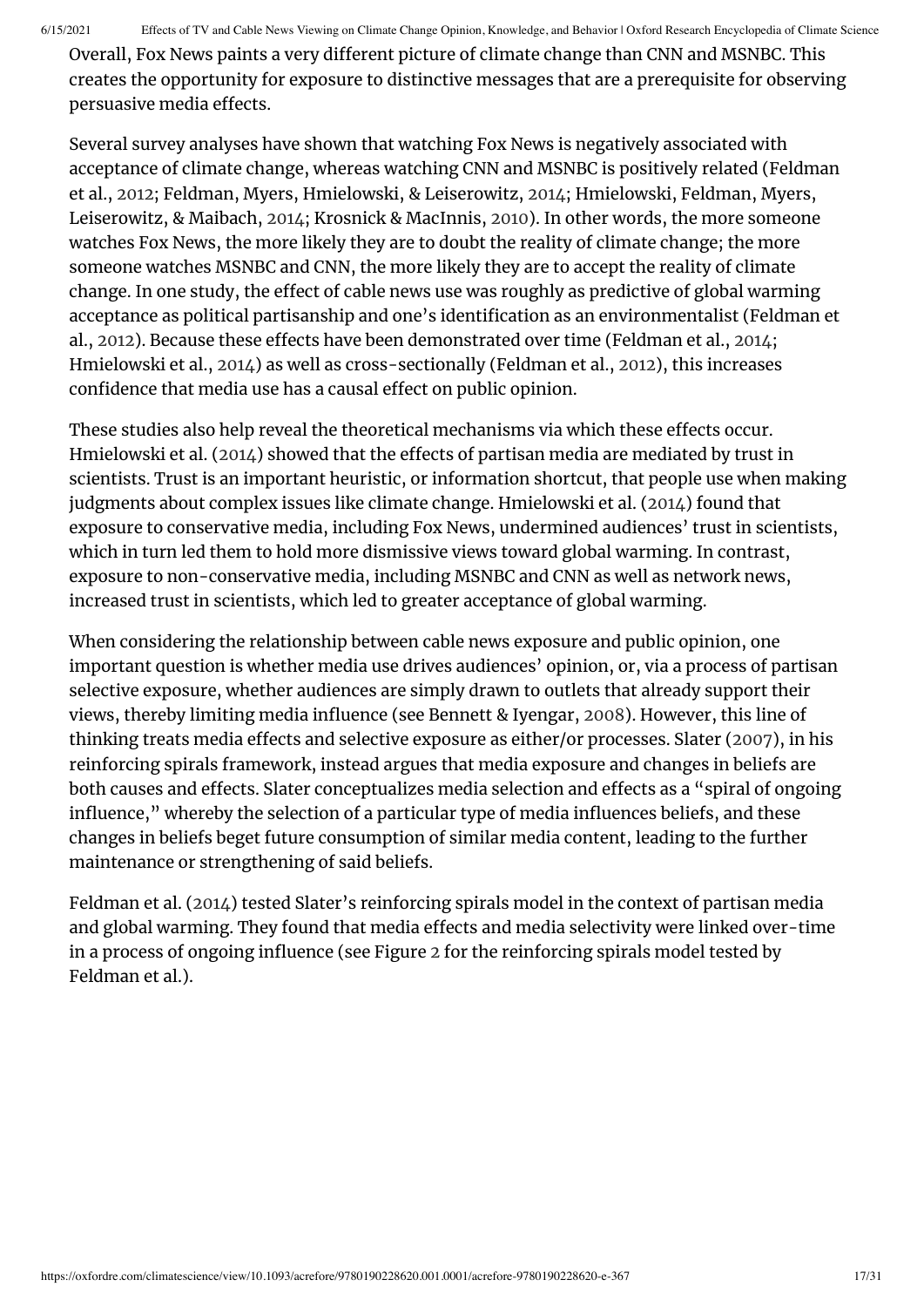<span id="page-17-0"></span>



*Source*: Feldman, Myers, Hmielowski, and Leiserowitz [\(2014](#page-24-13)).

Partisan media use influenced audiences' beliefs about climate change, and these beliefs in turn drove people back to the media that supported these beliefs and away from media that didn't, which in turn reinforced and strengthened individuals' initial beliefs, in a repeating cycle. The researchers suspect that this occurred because consuming partisan media increases the salience of partisan identity and associated attitudes, increasing the likelihood of seeking out more likeminded media, which in turn strengthens individuals' political identities and attitudes, and so on. The observed spiraling effects were particularly strong for conservative media (i.e., Fox News and Rush Limbaugh), likely given their coherent messaging on climate change, relative to the more diffuse climate messaging of non-conservative media (i.e., CNN, MSNBC, network news, and NPR).

All told, the results of Feldman et al. ([2014\)](#page-24-13) illustrate a cyclical process that perpetuates likeminded media use and polarizes attitudes—in essence, an echo chamber. For example, the findings suggest that, when Fox News audiences see messages that challenge the reality of global warming and warn that any contrary information from scientists or the mainstream media should be questioned or dismissed, this reinforces their current beliefs about global warming and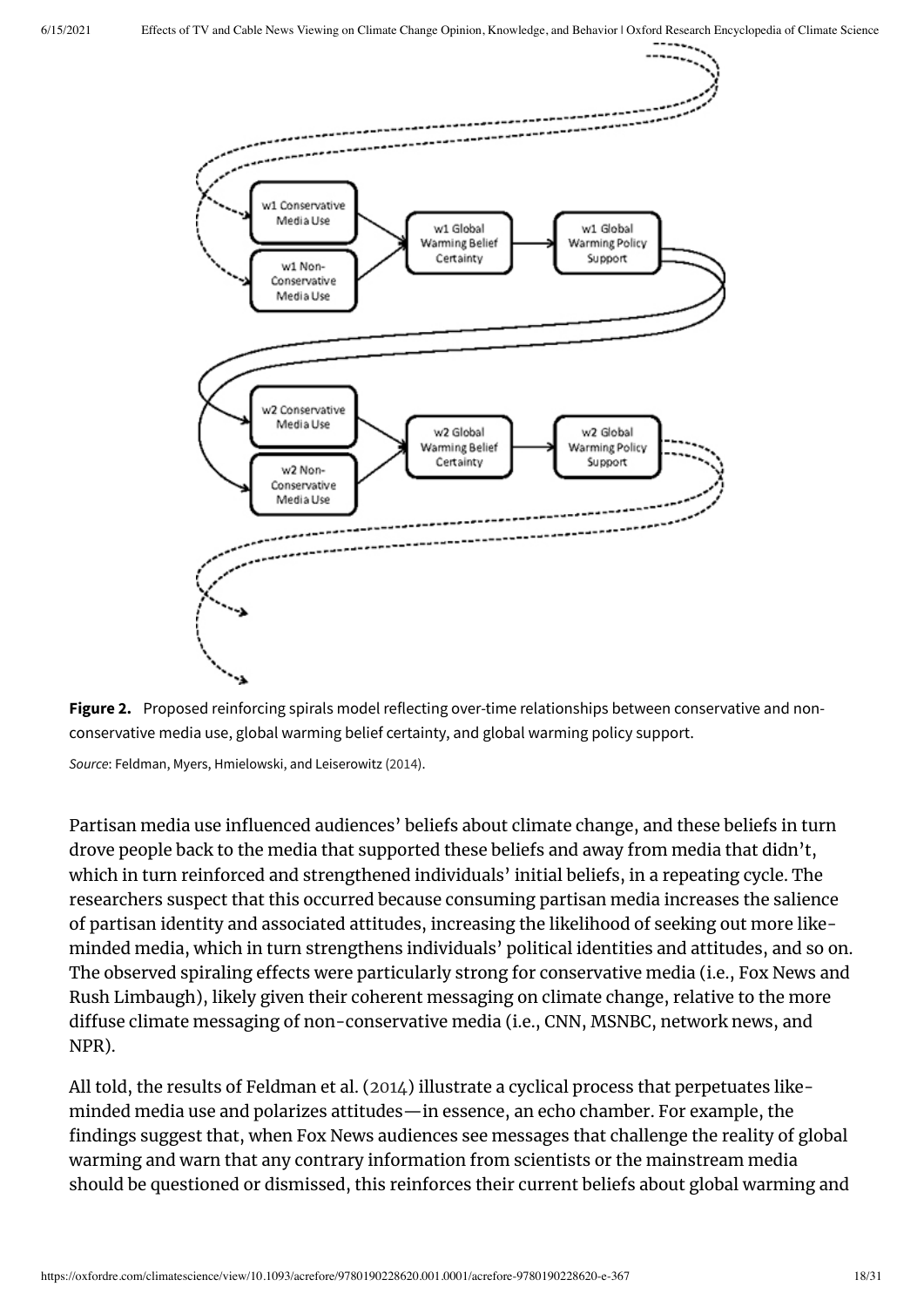encourages them to ignore disconfirming evidence from the scientific community, while driving them back to Fox News for more of the same. A similar dynamic may be at play with sources such as MSNBC, which vilifies the conservative opposition and in some cases overstates the evidence on global warming, thereby leading audiences to hold an equally extreme and uncompromising attitude toward climate science and policy. Still, it is important to note that, even with Feldman et al.'s [\(2014\)](#page-24-13) use of longitudinal data, causal relationships can be difficult to establish; thus, these results should be interpreted with some caution.

Another theoretical question that animates research on the relationship between partisan media use and opinion polarization is whether these effects occur as a result of motivated reasoning or direct persuasion. According to theories of motivated reasoning, partisans process information in defense of their prior beliefs—counter-arguing attitudinally incongruent information and uncritically accepting congruent information (Taber & Lodge, [2006\)](#page-29-10). Such processing is likely to make partisans even more convinced of their initial position, contributing to attitude polarization. This suggests that conservatives and Republicans would be more likely to accept messages on Fox and reject those on CNN or MSNBC, with the reverse true for liberals and Democrats.

Direct persuasion, on the other hand, suggests that all partisans will process information similarly; in other words, Fox News would persuade all viewers—regardless of their partisan orientation—to be more dismissive of climate change. In the context of cable news and climate change, the balance of empirical evidence points to a model of direct persuasion. Feldman et al. [\(2012](#page-24-12)) found that Democrats' climate change beliefs did not vary much as a function of cable news use; Republicans' beliefs reflected the outlet they watched, regardless of the outlet's stance toward climate change (see Figure [3](#page-18-0)).

<span id="page-18-0"></span>

**Figure 3.** Interaction between cable news use and political partisanship in predicting global warming acceptance. 3(a) shows the effect of Fox News, and 3(b) shows the effect of CNN/MSNBC.

*Source*: Feldman et al. ([2012\)](#page-24-12).

Thus, Republicans who used non-conservative media sources were responsive to coverage painting climate change as a concerning problem.

Other studies of cable news' influence on climate change beliefs found no interaction between media use and partisanship or ideology, suggesting uniform effects across groups (Feldman et al., [2014](#page-24-13); Hmielowski et al., [2014\)](#page-25-14). This is consistent with studies from other substantive domains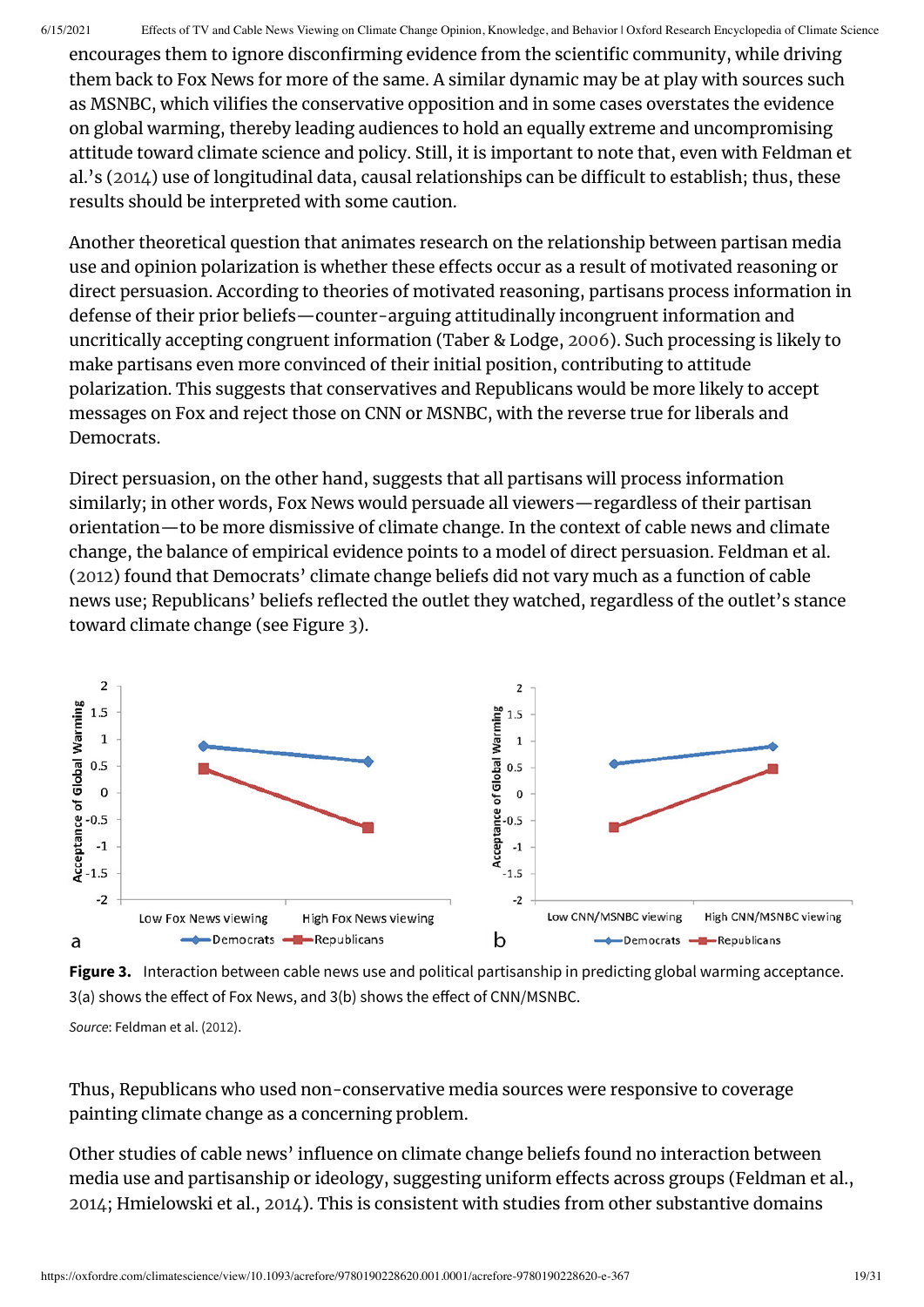that found evidence for direct persuasion in response to partisan news (Feldman, [2011](#page-24-1); Gvirsman, [2014](#page-25-15); Meirick, [2013](#page-27-13)) and suggests that any polarization that occurs between ideological groups is the result of partisan selective exposure to like-minded media, not biased processing in response to one-sided content. Although there is evidence for motivated reasoning in response to climate messages, in general (e.g., Hart & Nisbet, [2012\)](#page-25-16), this does not appear to be driving polarization in response to cable news specifically.

Finally, it is important to note that the question of media's role in opinion polarization, in general, has received fairly extensive attention from communication and political science scholars in recent years. Many studies support the role of partisan media in driving ideological and partisan opinion gaps (e.g., Jamieson & Cappella, [2008](#page-26-16); Levendusky, [2013\)](#page-26-2), particularly via a selective exposure mechanism (e.g., Gil de Zuniga, Correa, & Valenzuela, [2012](#page-25-17); Gvirsman, [2014](#page-25-15); Stroud, [2011;](#page-29-4) Tsfati, Stroud, & Chotiner, [2014\)](#page-29-11).

However, some scholars disagree. For example, Prior ([2013\)](#page-28-5) argues that most citizens avoid partisan media altogether or cross-view across partisan lines, and the minority who voraciously consume one-sided news are *already* polarized. In support of Prior's first point, Arceneaux and Johnson ([2013](#page-23-15)) found that the polarizing effects of opinionated cable news programs dissipated when people had the option to select out of political information entirely in favor of entertainment. Other evidence suggests that selective exposure is not as problematic as it seems: Although people prefer like-minded media, they don't completely screen out non-like-minded media (Garrett, [2009\)](#page-24-14).

Still, Feldman et al.'s ([2014](#page-24-13)) results suggest that the over-time effects of partisan media use drive people away from counter-attitudinal media. Moreover, although the size of the audience for cable news and other partisan media pales in comparison, for example, to the mass audience that tuned into network news during the latter medium's heyday, cable news viewers are a critical audience of highly involved partisans, who are most likely to participate and make their voices heard on issues such as climate change (Levendusky, [2013](#page-26-2)). These opinion leaders, in turn, may influence others who are less attentive to climate change news (Nisbet & Kotcher, [2009](#page-27-14)).

In sum, the media's polarizing effects remain an important question for future research. Certainly, the polarization of opinion regarding climate change is a complex phenomenon, driven by multiple causes (e.g., Scruggs & Benegal, [2012](#page-28-10)); still, the evidence to date points to at least a partial role of the media, and cable news in particular, in the persistent public disengagement and polarization around climate change, an effect that is driven by the twin problems of media content biases and partisan selective exposure.

#### **TV News About Climate Change Around the World**

Very few studies have compared television news coverage of climate change and its effects internationally. This is a critical oversight, as such research can help further our understanding of how varying socio-economic, political, cultural, and media contexts shape climate change reporting and audience reactions to it. Some existing scholarship has studied print coverage of climate change from a comparative perspective, and the results suggest that cultural factors are highly significant in explaining cross-national differences in climate reporting, often with non-U.S. coverage more accurately reflecting the mainstream scientific consensus on climate change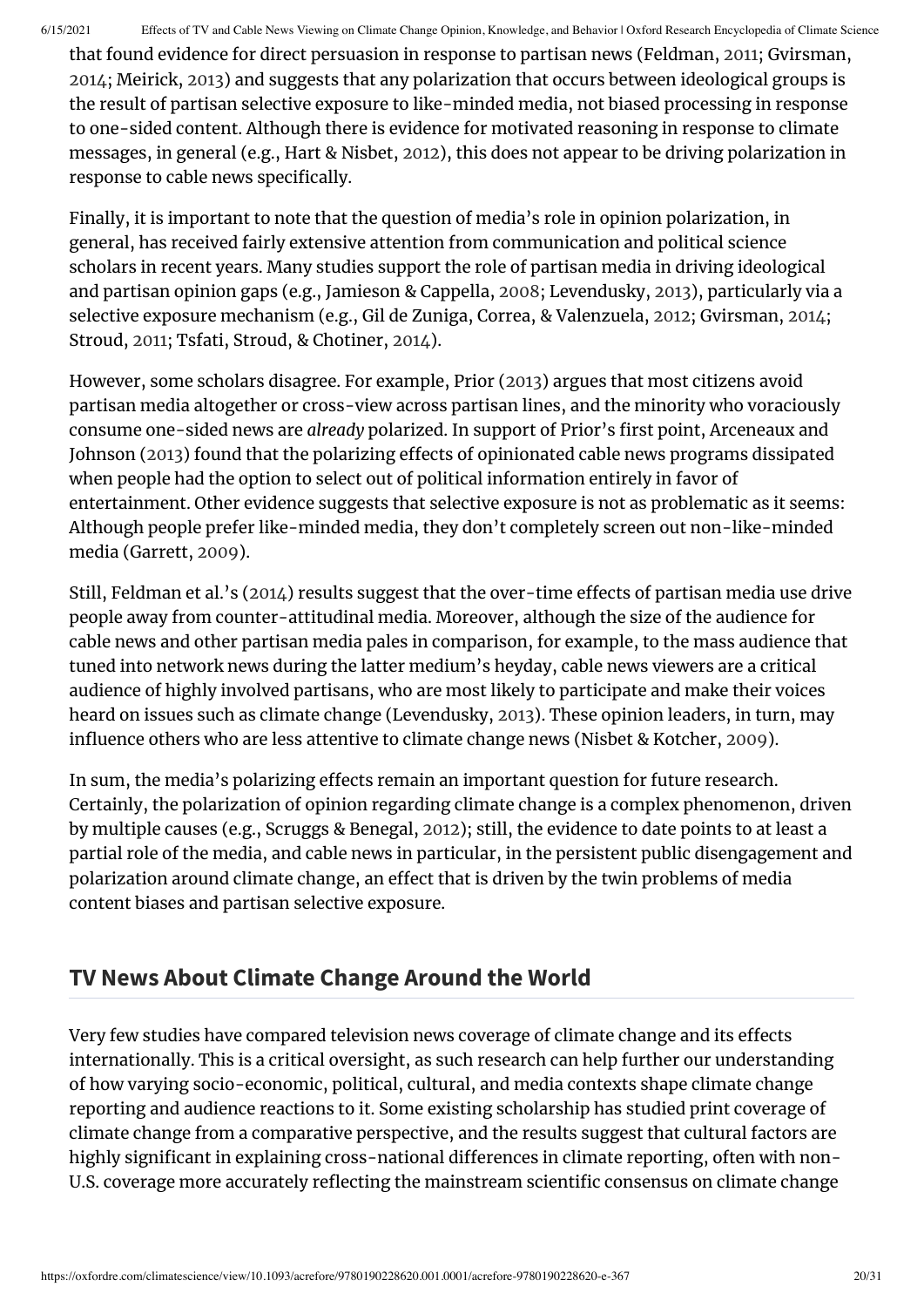(e.g., Antilla, [2010](#page-23-16); Brossard, Shanahan, & McComas, [2004;](#page-23-17) Dispensa & Brulle, [2003](#page-24-15); Schmidt, Ivanova, & Schafer, [2013](#page-28-13); but see Shehata & Hopmann, [2012\)](#page-28-14). While this research is informative, television is a qualitatively different medium, and given that TV is a leading source of science news around the globe, especially outside of Europe and North America (National Science Board, [2014](#page-27-5)), television coverage of climate change is deserving of comparative study in its own right.

In analyzing the effects of media coverage of climate change on public attitudes and behavior in Germany, Arlt et al. [\(2011\)](#page-23-11) found that exposure to public television news programs was more strongly related to climate awareness and behavioral intentions to take action to address climate change than exposure to commercial news programs. Although not a comparative study, these results nonetheless suggest that a country's media system has important implications for the way climate change gets covered on TV news and how this coverage affects audiences. For example, a public service broadcasting model, characterized by the media systems of Finland and Denmark, is more likely to prioritize hard news and thus promote public knowledge of current affairs, relative to the market-driven model characteristic of the United States (Curran, Iyengar, Lund, & Salovaara-Moring, [2009](#page-24-16)).

In a report for the Reuters Institute for the Study of Journalism, Painter [\(2014](#page-28-15)) offered one of the few truly comparative analyses of television news reporting on climate change, analyzing how the evening TV news programs in six countries—Australia, Brazil, China, Germany, India, and the United Kingdom—covered the fifth Intergovernmental Panel on Climate Change (IPCC) assessment report, released in 2013–2014. He found that, across countries, the evening news programs disproportionately used a "disaster" frame that emphasized possible adverse impacts of climate change, despite the fact that the IPCC report itself focused more on how to manage the risks of global warming. This is likely because the disaster frame fits well with the norms of television journalism, given that calamitous impacts are relatively easy to depict visually and readily lend themselves to a compelling dramatic narrative.

At the same time, Painter ([2014](#page-28-15)) found notable differences across countries in the volume of coverage: Indian television did not cover the IPCC report, and Chinese TV provided only one short segment. In contrast, the news programs in Australia, Brazil, Germany, and the United Kingdom devoted several segments to the report. The lack of coverage in India was likely due to the general elections in 2014 superseding attention to the IPCC report. Another factor may be the intense competition among India's 24-hour television news channels and the priority given to soft news as a result (Thussu, [2008\)](#page-29-12), yet another indication that a country's media system is a critical determinant of whether and how climate change gets covered in the news. In China, the lack of coverage was attributed, in part, to the absence of anything "new" in the scientific findings from the IPCC report, given that the Chinese government already recognizes the existence of climate change and is taking steps to mitigate its impact (Painter, [2014\)](#page-28-15). Thus, just as in the United States, journalistic norms in combination with political economic factors drove TV news coverage of climate change.

Painter [\(2014](#page-28-15)) also found stark differences in how much attention the television channels devoted to skeptical views and, specifically, to the so-called climate "pause" (i.e., the slowdown in warming global temperatures since 1998, now disputed, which was a popular narrative used by climate skeptics at the time). Only the United Kingdom and Australia prominently featured skeptical views in their TV news reports, suggesting that such discourse may be a strong feature of media coverage in Anglo-sphere countries, but not in most other Western European or developing countries. This may be because Anglo-Saxon countries such as the United States, the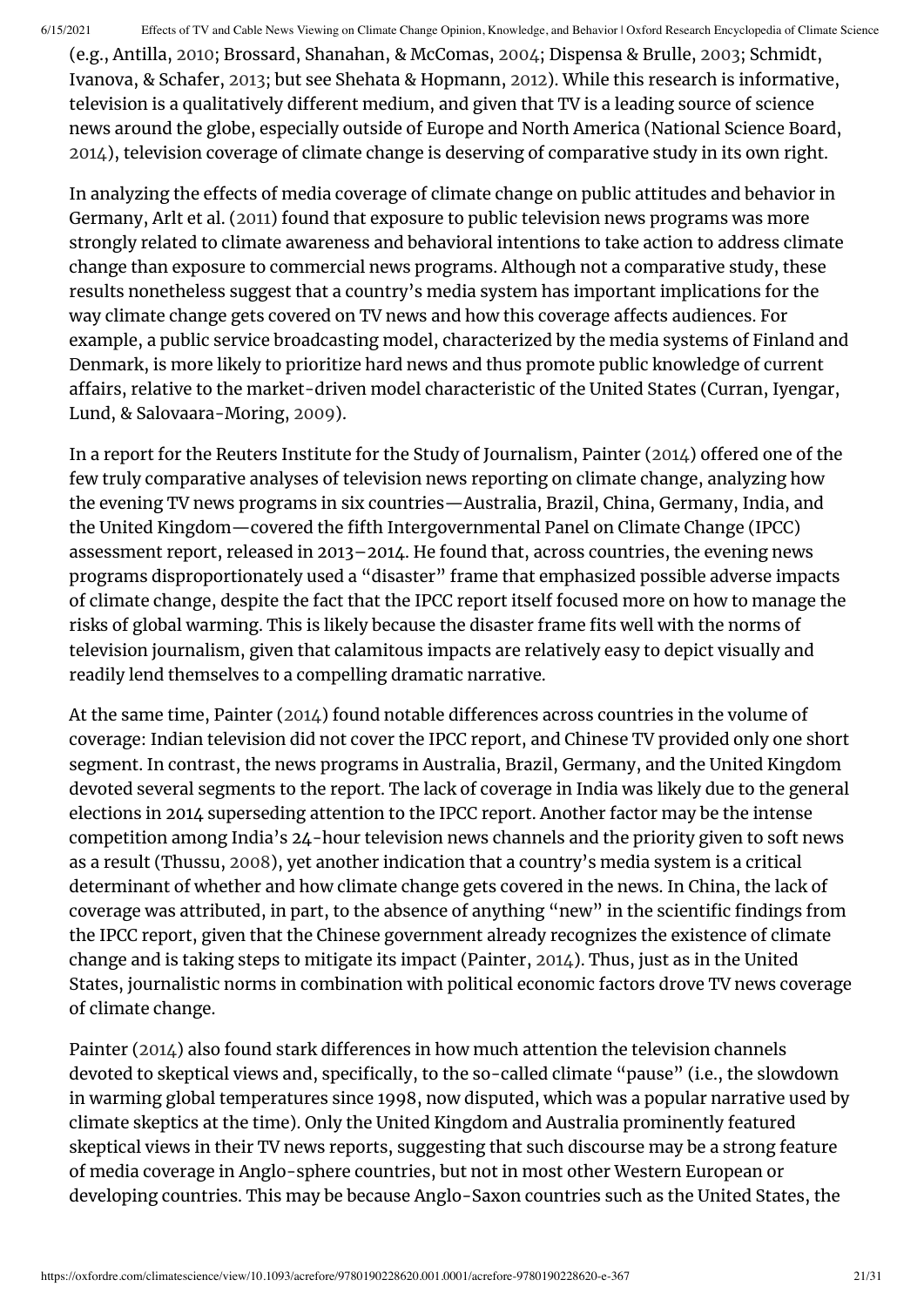United Kingdom, and Australia all share the presence of at least some political elites who question climate science (although this is most pronounced in the United States, where climate denial has become a tenet of conservative ideology), a powerful fossil fuel industry that is invested in preventing legislative action on climate change, and a partisan media receptive to a message of climate skepticism (see Painter, [2011\)](#page-28-16). For example, although scholars have noted that Fox News, in the United States, is relatively unique globally in providing a "steady drumbeat" of skeptical coverage of climate change (e.g., Mayer, [2012](#page-26-4), p. 37), other analyses have shown that rightleaning News Corporation-owned outlets in the United States (which include Fox News), Britain, and Australia are similarly supportive of skeptical views toward climate change, at least in their opinion content (McKnight, [2010](#page-27-15)).

Taken together, these findings suggest that socio-political factors, along with media ownership structures, are important determinants of cross-national differences in TV news coverage of climate change, with implications for public opinion. Although Painter's was a relatively small study, in that it focused on a single newsworthy event and analyzed news bulletins from only one television program per country, it represents an important first step in what will hopefully be a continuing stream of scholarship that explores differences in how television news communicates climate change across the globe and, critically, the reasons for these differences.

### **Concluding Thoughts and Future Directions**

The inaccuracies and distortions in television news coverage of climate change have important effects on public opinion and, in particular, may fuel confusion and apathy among the general public and opinion extremity among strong partisans. As has been noted by several scholars, significant societal and political change regarding fossil fuel use hinges, at least in part, on public opinion and pressure of government officials (e.g., Ockwell, Whitmarsh, & O'Neill, [2009](#page-27-16)). Thus, the media's influence on public opinion in the context of climate change is of grave consequence to sustainability efforts and the development of effective climate mitigation policy.

Implicit in the link between news media use and public opinion about climate change are questions about the normative role of climate change journalism and television journalism, specifically. Although the news media can certainly improve their coverage of climate change, this does not mean that they should necessarily advocate for one position on climate change over another. Rather, they should strive to clearly and effectively convey the reality of climate science and policy with all of its context and nuance. This, of course, is a tall order, given the institutional constraints and economic pressures that shape media coverage of climate change and often interfere with the ability of news organizations to serve the public interest.

As such, it is important that future research focus not only on the content of television news and its effects but also on the norms and practices that influence news production in the context of climate change both in the United States and internationally, as well as on the dynamic relationships between news organizations, policy makers, scientists, and the public. For example, do policy makers and other strategic actors rely on media coverage of scientific research when developing public policy and making political decisions? How do journalists interface with scientists and policy makers in the process of climate change news making? Recent, high-profile climate-related events—such as the Environmental Protection Agency's Clean Power Plan, Pope Francis' climate change encyclical, President Obama's rejection of the Keystone XL pipeline, and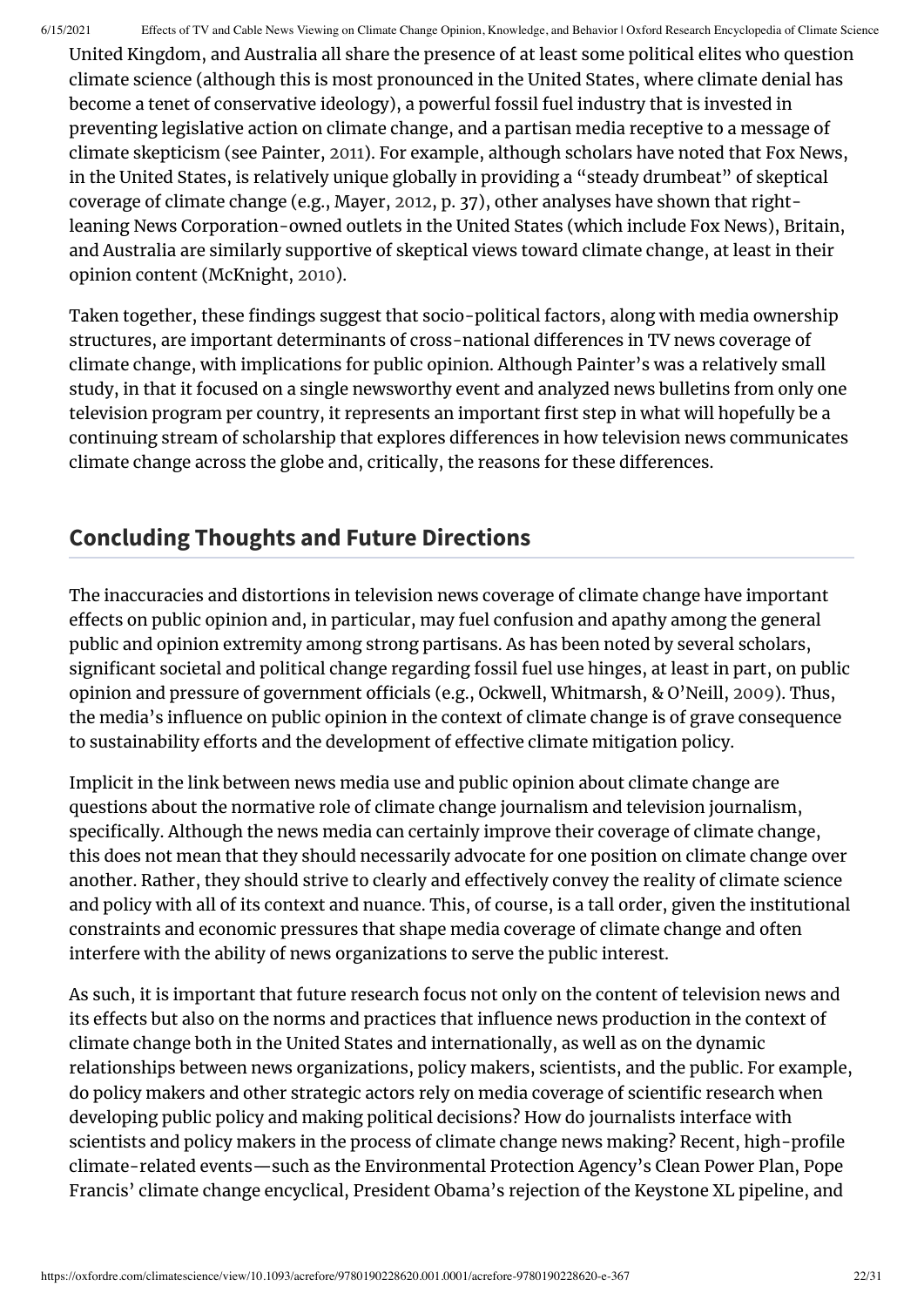the United Nations climate summit in Paris—also should be studied in the context of journalistic norms and TV news coverage. Did such events spur increased coverage of climate change? Did these events encourage reliance on typical journalistic frames, such as drama and conflict, or did they lead to alternative framings, such as an emphasis on morality in the context of the Pope's encyclical, and/or increased attention to the efficacy of actions to address climate change?

Future research on the effects of television news on climate change opinion and knowledge also must take into account the changing context for science information consumption. Many television news packages are now consumed online, often embedded in social media contexts such as Facebook, Twitter, and YouTube (Barthel, Shearer, Gottfried, & Mitchell, [2015\)](#page-23-18). Television itself is often watched while using a "second screen" to access additional information online or to weigh in on TV content via social media (Smith, [2012\)](#page-29-13). However, virtually nothing is known about how social networks and other aspects of the digital media environment influence the perceptions of individuals and their engagement with television news. Initial research suggests that online social cues can play a decisive role in shaping audience reactions to science news (Anderson, Brossard, Scheufele, Xenos, & Ladwig, [2014](#page-22-1)); however, this has not been tested explicitly in relation to television news coverage or in the context of climate change.

More attention also should be paid to differences in how TV news channels cover climate change and the effects of these differences. For example, although it is often assumed that the major TV broadcast networks are fairly homogeneous in their reporting, an analysis of 2015 climate change coverage found key differences across networks in the frequency of coverage, the use of scientists as sources, and the particular climate impacts and actions that the coverage addressed (Seifter, Robbins, & Kalhoefer, [2016\)](#page-28-17). For example, some networks, including CBS, NBC, and PBS, often addressed the link between climate change and extreme weather, whereas others, such as ABC and Fox, did not. MSNBC also is particularly likely to highlight and sometimes overstate the connections between climate change and extreme weather (Huertas & Kriegsman, [2014](#page-25-13)). An important future research question is whether exposure to climate coverage across different outlets leads viewers to be more or less accepting of this connection, and with what consequences for broader public opinion and behavior related to climate change.

Finally, scholarship on television news effects would benefit from experimental studies that analyze how specific characteristics of climate change coverage, such as conflict framing and spectacular visuals, influence audience perceptions. Existing research designs could be strengthened by conducting studies in environments that more accurately reflect today's contemporary media experience (e.g., Arceneaux & Johnson, [2013\)](#page-23-15) and by incorporating overtime measurements that permit researchers to assess the duration of any observed effects. This, in turn, would allow for more robust inferences about the magnitude and significance of media effects on public opinion.

### **References**

<span id="page-22-0"></span>Abramowitz, A. I. (2010). *The disappearing center: Engaged citizens, polarization, and American democracy*. New Haven, CT: Yale University Press.

<span id="page-22-1"></span>Anderson, A. A., Brossard, D., Scheufele, D. A., Xenos, M. A., & Ladwig, P. (2014). The "nasty effect:" Online incivility and risk perceptions of emerging technologies. *Journal of Computer‐Mediated Communication*, 19(3), 373–387.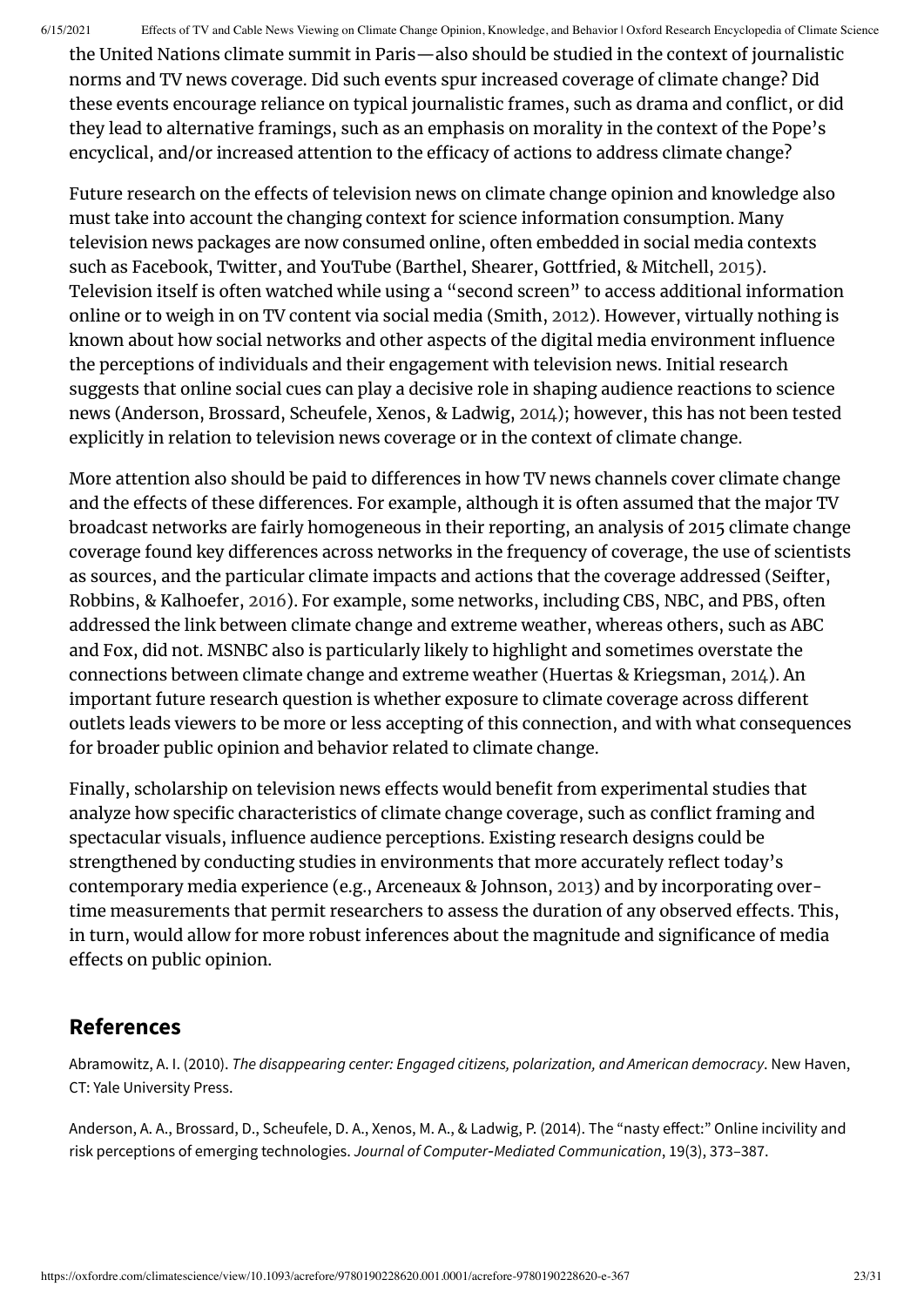<span id="page-23-16"></span>Antilla, L. (2010). Self-censorship and science: A geographical review of media coverage of climate tipping points. *Public Understanding of Science*, 19(2), 240–256.

<span id="page-23-15"></span>Arceneaux, K., & Johnson, M. (2013). *Changing minds or changing channels? Partisan news in an age of choice*. Chicago: University of Chicago Press.

<span id="page-23-11"></span>Arlt, D., Hoppe, I., & Wolling, J. (2011). Climate change and media usage: Effects on problem awareness and behavioural intentions. *International Communication Gazette*, 73(1–2), 45–63.

<span id="page-23-13"></span>Bartels, L. M. (1993). Messages received: The political impact of media exposure. *American Political Science Review*, 87(2), 267–285.

<span id="page-23-18"></span>Barthel, M., Shearer, E., Gottfried, J., & Mitchell, A. (2015). *The evolving role of news on Twitter and Facebook [<http://www.journalism.org/2015/07/14/the-evolving-role-of-news-on-twitter-and-facebook/>](http://www.journalism.org/2015/07/14/the-evolving-role-of-news-on-twitter-and-facebook/)*. Pew Research Center. Journalism & Media, July 14.

<span id="page-23-0"></span>Baym, G. (2010). *From Cronkite to Colbert: The evolution of broadcast news*. Boulder, CO: Paradigm.

<span id="page-23-2"></span>Bennett, W. L. (2009). *News: The politics of illusion* (8th ed.). New York: Longman.

<span id="page-23-14"></span>Bennett, W. L. & Iyengar, S. (2008). A new era of minimal effects? The changing foundations of political communication. *Journal of Communication,* 58, 707–731.

<span id="page-23-8"></span>Bennett, W. L., Lawrence, R. G., & Livingston, S. (2007). *When the press fails.* Chicago: University of Chicago Press.

<span id="page-23-1"></span>Berry, J. M., & Sobieraj, S. (2014). *The outrage industry: Political opinion media and the new incivility.* New York: Oxford University Press.

<span id="page-23-12"></span>Boykoff, J. (2012). US media coverage of the Cancún climate change conference. *PS: Political Science & Politics*, 45(02), 251–258.

<span id="page-23-6"></span>Boykoff, M. T. (2007a). Flogging a dead norm? Newspaper coverage of anthropogenic climate change in the United States and United Kingdom from 2003 to 2006. *Area*, *39*(4), 470–481.

<span id="page-23-5"></span>Boykoff, M. T. (2007b). From convergence to contention: United States mass media representations of anthropogenic climate change science. *Transactions of the Institute of British Geographers*, 32(4), 477–489.

<span id="page-23-4"></span>Boykoff, M. T. (2008). Lost in translation? United States television news coverage of anthropogenic climate change, 1995–2004. *Climatic Change*, 86(1), 1–11.

<span id="page-23-3"></span>Boykoff, M. T., & Boykoff, J. M. (2007). Climate change and journalistic norms: A case study of US mass-media coverage. *Geoforum*, 38(6), 1190–1204.

<span id="page-23-9"></span>Boykoff, M. T., & Yulsman, T. (2013). Political economy, media, and climate change: sinews of modern life. *Wiley Interdisciplinary Reviews: Climate Change*, 4(5), 359–371.

<span id="page-23-17"></span>Brossard, D., Shanahan, J., & McComas, K. (2004). Are issue-cycles culturally constructed? A comparison of French and American coverage of global climate change. *Mass communication & society*, 7(3), 359–377.

<span id="page-23-7"></span>Brüggemann, M., & Engesser, S. (2014). Between consensus and denial: Climate journalists as interpretive community. *Science Communication*, *36*(4), 399–427.

<span id="page-23-10"></span>Brulle, R. J., Carmichael, J., & Jenkins, J. C. (2012). Shifting public opinion on climate change: an empirical assessment of factors influencing concern over climate change in the U.S., 2002–2010. *Climatic Change*, 114(2), 169–188.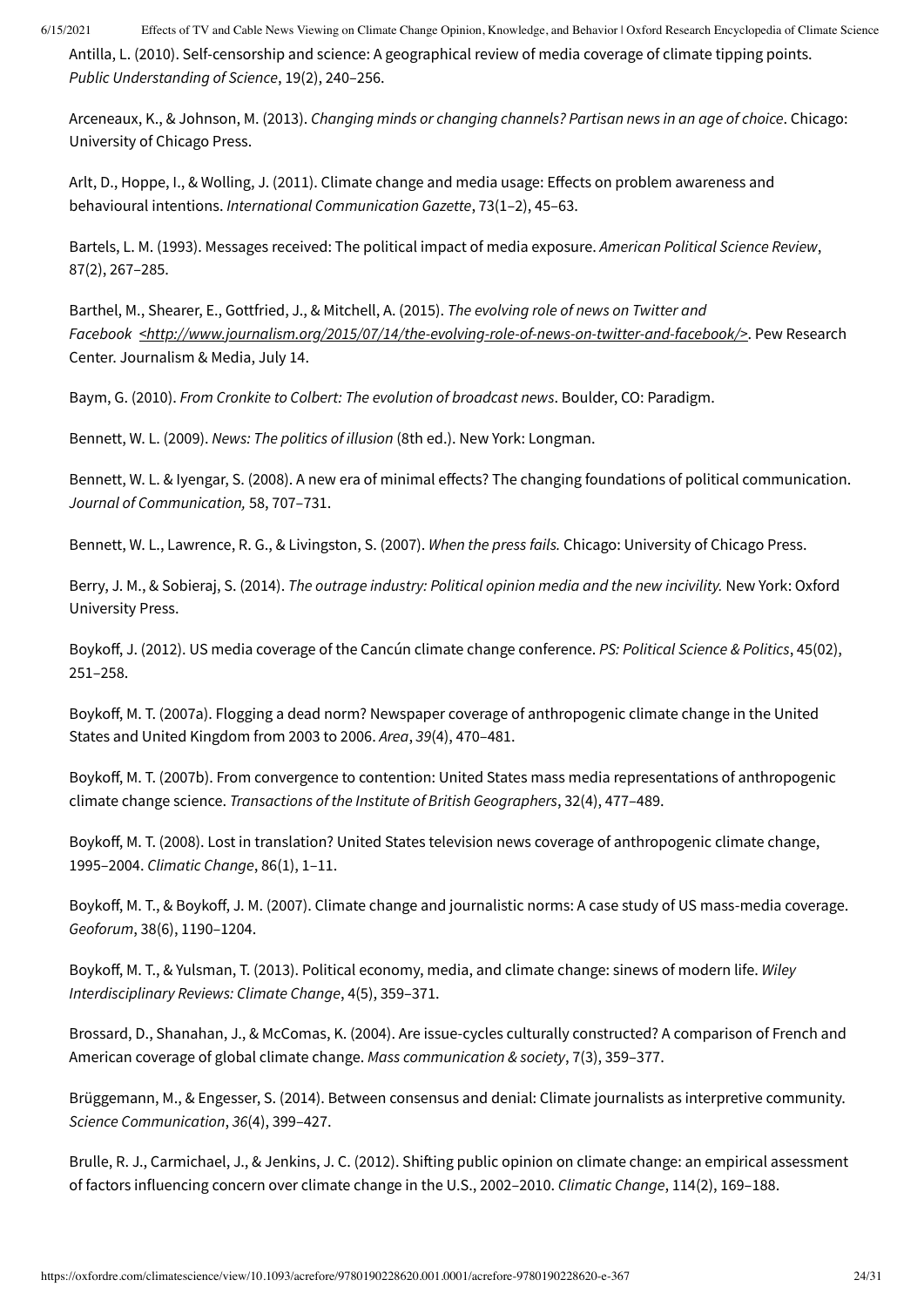<span id="page-24-5"></span>Cappella, J. N., & Jamieson, K. H. (1997). *Spiral of cynicism: The press and the public good*. New York: Oxford University Press.

<span id="page-24-9"></span>Chadwick, A. E. (2015). Toward a theory of persuasive hope: Effects of cognitive appraisals, hope appeals, and hope in the context of climate change. *Health Communication*, 30(6), 598–611.

<span id="page-24-6"></span>Corbett, J. B., & Durfee, J. L. (2004). Testing public (un)certainty of science media representations of global warming. *Science Communication*, 26(2), 129–151.

<span id="page-24-2"></span>Cunningham, B. (2003). Re-thinking objectivity. *Columbia Journalism Review*, 42(2), 24–32.

<span id="page-24-16"></span>Curran, J., Iyengar, S., Lund, A. B., & Salovaara-Moring, I. (2009). Media system, public knowledge and democracy: A comparative study. *European Journal of Communication*, 24(1), 5–26.

<span id="page-24-3"></span>Deuze, M. (2005). What is journalism? Professional identity and ideology of journalists reconsidered. *Journalism*, *6*(4), 442–464.

<span id="page-24-15"></span>Dispensa, J. M., & Brulle, R. J. (2003). Media's social construction of environmental issues: Focus on global warming-a comparative study. *International Journal of Sociology and social Policy*, *23*(10), 74–105.

<span id="page-24-10"></span>Dunlap, R. E., & McCright, A. M. (2010). Climate change denial: Sources, actors and strategies. In C. Lever-Tracy (Ed.), *Routledge handbook of climate change and society* (pp. 240–259). London: Routledge.

<span id="page-24-11"></span>Dunlap, R. E., & McCright, A. M. (2011). Organized climate change denial. In J. S. Dryzek, R. B. Norgaard, & D. Schlosberg (Eds.), *The Oxford handbook of climate change and society* (pp. 144–160). Oxford: Oxford University.

<span id="page-24-7"></span>Eveland, W. P., & Scheufele, D. A. (2000). Connecting news media use with gaps in knowledge and participation. *Political Communication*, *17*(3), 215–237.

<span id="page-24-1"></span>Feldman, L. (2011). The opinion factor: The effects of opinionated news on information processing and attitude change. *Political Communication*, *28*(2), 163–181.

<span id="page-24-8"></span>Feldman, L., & Hart, P. S. (2015). Using political efficacy messages to increase climate activism: The mediating role of emotions. *Science Communication, 38(1), 99–127.*

<span id="page-24-12"></span>Feldman, L., Maibach, E., W., Roser-Renouf, C., & Leiserowitz, A. (2012). Climate on cable: The nature and impact of global warming coverage on Fox News, CNN, and MSNBC. *International Journal of Press/Politics*, 17(1), 3–31.

<span id="page-24-13"></span>Feldman, L., Myers, T. A., Hmielowski, J. D., & Leiserowitz, A. (2014). The mutual reinforcement of media selectivity and effects: Testing the reinforcing spirals framework in the context of global warming. *Journal of Communication*, *64*(4), 590–611.

<span id="page-24-4"></span>Field, C. B., Barros, V., Stocker, T. F., Dahe, Q., Dokken, D. J., Ebi, K. L., et al. (Eds.). (2012). *Managing the risks of extreme* events and disasters to advance climate change adaptation: A special report of working groups I and II of the *Intergovernmental Panel on Climate Change.* Cambridge, U.K.: Cambridge University Press.

<span id="page-24-0"></span>Funk, C., & Rainie, L. (2015). *Americans, politics, and science*

*issues [<http://www.pewinternet.org/2015/07/01/americans-politics-and-science-issues/>](http://www.pewinternet.org/2015/07/01/americans-politics-and-science-issues/)*. Pew Research Center. Internet, Science & Tech, July 1.

<span id="page-24-14"></span>Garrett, R. K. (2009). Politically motivated reinforcement seeking: Reframing the selective exposure debate. *Journal of Communication*, 59(4), 676–699.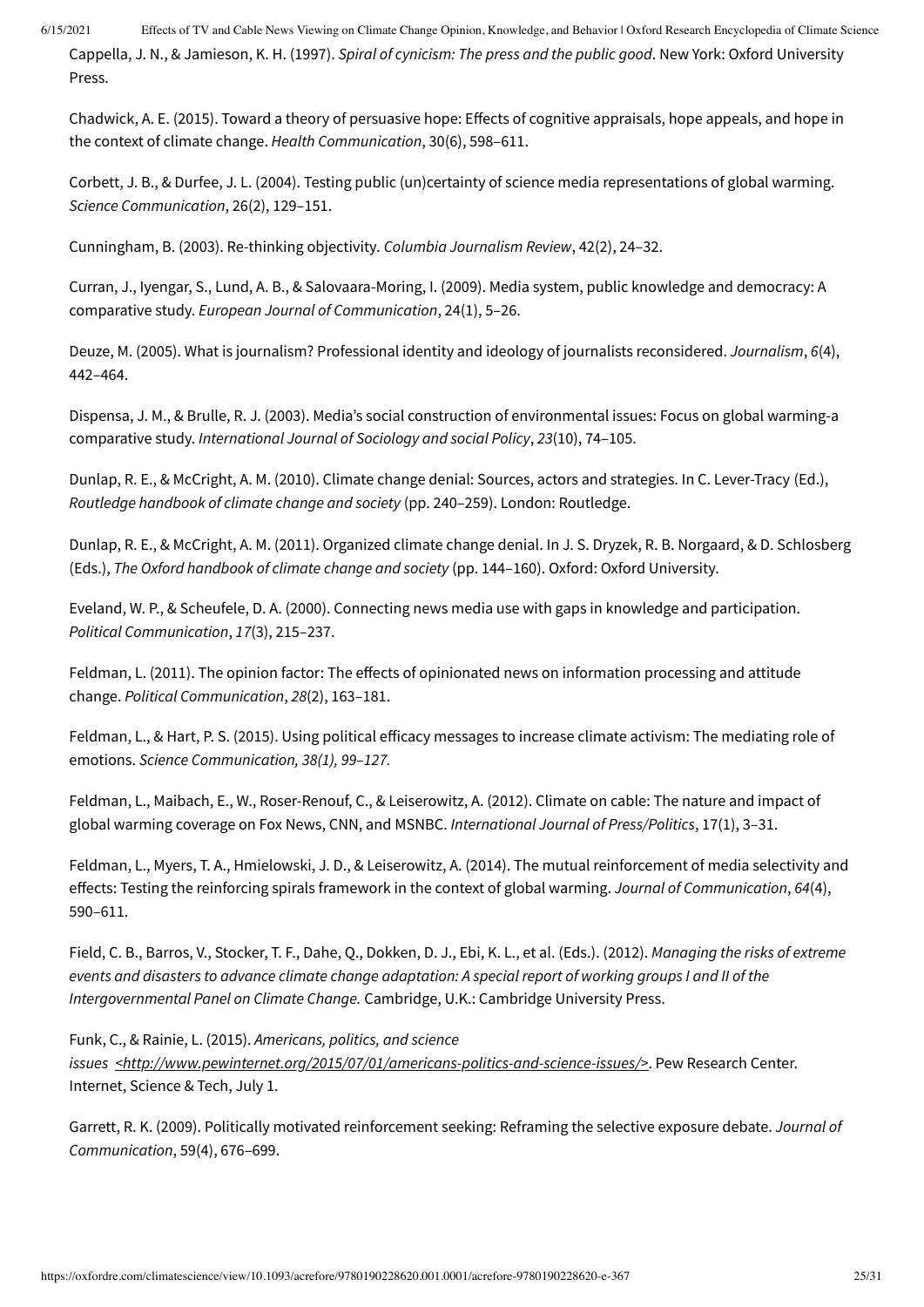<span id="page-25-4"></span>Gibson, T. A., Craig, R. T., Harper, A. C., & Alpert, J. M. (2016). Covering global warming in dubious times: Environmental reporters in the new media ecosystem. *Journalism, 17*(4), 417–434.

<span id="page-25-17"></span>Gil de Zúñiga, H., Correa, T., & Valenzuela, S. (2012). Selective exposure to cable news and immigration in the US: The relationship between FOX News, CNN, and attitudes toward Mexican immigrants. *Journal of Broadcasting & Electronic Media*, *56*(4), 597–615.

<span id="page-25-1"></span>Graber, D. A. (1988). *Processing the news: How people tame the information tide* (2d ed.). New York: Longman.

<span id="page-25-12"></span>Graber, D. A. (1990). Seeing is remembering: How visuals contribute to learning from television news. *Journal of Communication*, *40*(3), 134–156.

<span id="page-25-8"></span>Guber, D. (2012). A cooling climate for change? Party polarization and the politics of global warming. *American Behavioral Scientist*, *57*(1), 93–115.

<span id="page-25-15"></span>Gvirsman, S. D. (2014). It's not that we don't know, it's that we don't care: Explaining why selective exposure polarizes attitudes. *Mass Communication and Society*, *17*(1), 74–97.

<span id="page-25-3"></span>Hamilton, J. (2004). *All the news that's fit to sell*. Princeton, NJ: Princeton University Press.

<span id="page-25-0"></span>Hansen, A. (2010). *Environment, media, and communication*. London: Routledge.

<span id="page-25-6"></span>Hart, P. S., & Feldman, L. (2014). Threat without efficacy? Climate change on U.S. network news. *Science Communication*, *36*(3), 325–351.

<span id="page-25-16"></span>Hart, P. S., & Nisbet, E. C. (2012). Boomerang effects in science communication: How motivated reasoning and identity cues amplify opinion polarization about climate mitigation policies. *Communication Research*, *39*(6), 701–723.

<span id="page-25-9"></span>Hart, P. S., Nisbet, E. C., & Myers, T. A. (2015). Public attention to science and political news and support for climate change mitigation. *Nature Climate Change*, *5*(6), 541–545.

<span id="page-25-5"></span>Hiles, S. S., & Hinnant, A. (2014). Climate change in the newsroom: Journalists' evolving standards of objectivity when covering global warming. *Science Communication*, *36*(4), 428–453.

<span id="page-25-7"></span>Hindman, D. B. (2009). Mass media flow and differential distribution of politically disputed beliefs: The belief gap hypothesis. *Journalism & Mass Communication Quarterly*, *86*(4), 790–808.

<span id="page-25-14"></span>Hmielowski, J. D., Feldman, L., Myers, T. A., & Leiserowitz, A. (2014). An attack on science? Media use, trust in scientists, and perceptions of global warming. *Public Understanding of Science*, *23*(7), 866–883.

<span id="page-25-10"></span>Holbert, R. L., Kwak, N., & Shah, D.V. (2003). Environmental concern, patterns of television viewing, and proenvironmental behaviors: Integrating models of media consumption and effects. *Journal of Broadcasting and Electronic Media*, *47*(2), 177–196.

<span id="page-25-11"></span>Huang, H. (2016). Media use, environmental beliefs, self-efficacy, and pro-environmental behavior. *Journal of Business Research*, *69*(6), 2206–2212.

<span id="page-25-13"></span>Huertas, A., & Kriegsman, R. (2014). *Science or spin? Assessing the accuracy of cable news coverage of climate science [<http://www.climateaccess.org/sites/default/files/UCS\\_Science%20or%20Spin.pdf>](http://www.climateaccess.org/sites/default/files/UCS_Science%20or%20Spin.pdf)*. Cambridge, MA: Union of Concerned Scientists.

<span id="page-25-2"></span>Iyengar, S. (1991). *Is anyone responsible? How television frames political issues*. Chicago: University of Chicago Press.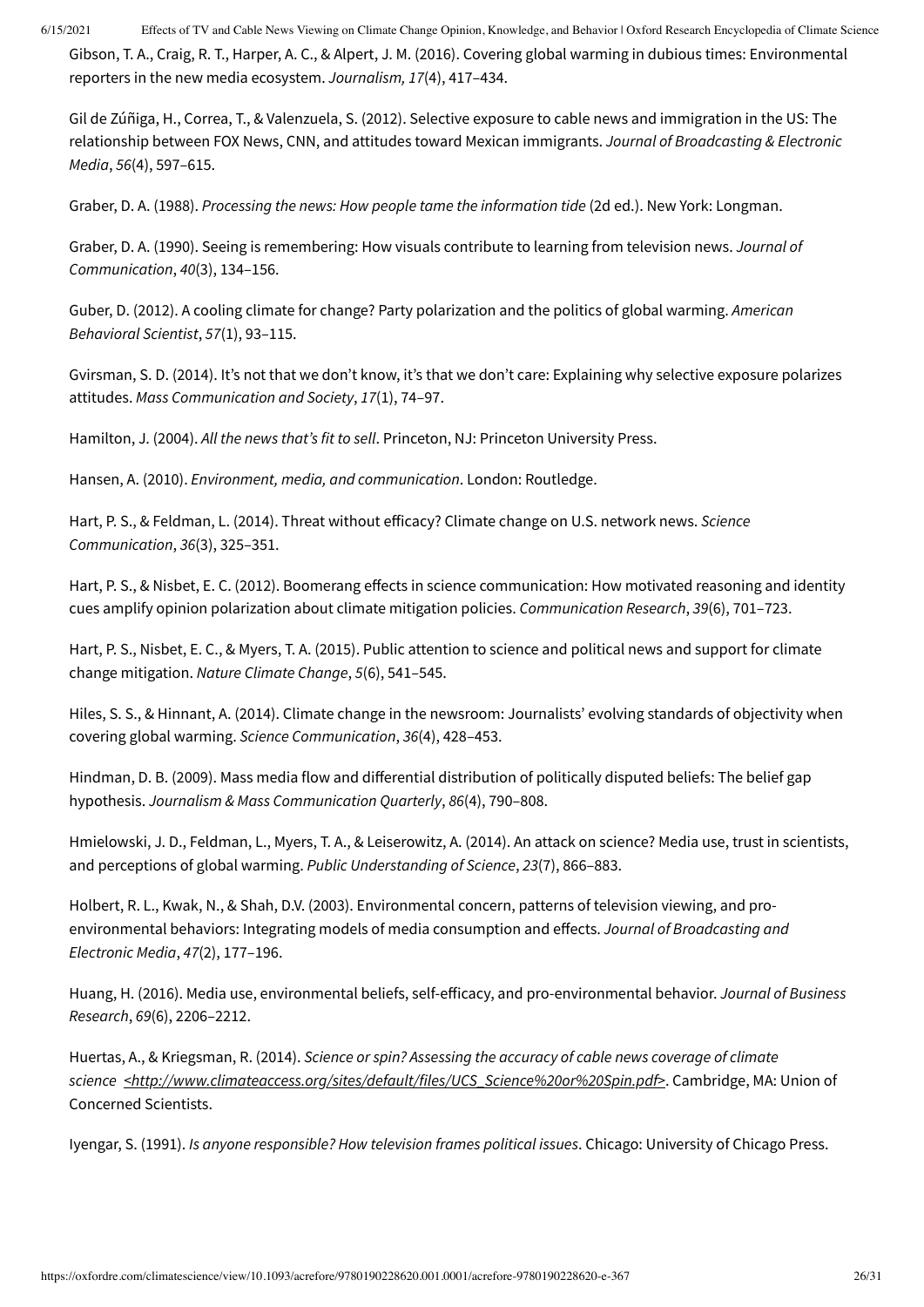<span id="page-26-0"></span>Iyengar, S., & Kinder, D. R. (1987). *News that matters: Television and American opinion*. Chicago: University of Chicago Press.

<span id="page-26-16"></span>Jamieson, K. H., & Cappella, J. N. (2008). *Echo chamber: Rush Limbaugh and the conservative media establishment*. New York: Oxford University Press.

<span id="page-26-10"></span>Kahlor, L., & Rosenthal, S. (2009). If we seek, do we learn? Predicting knowledge of global warming. *Science Communication*, *30*(3), 380–414.

<span id="page-26-3"></span>Kaplan, R. L. (2002). *Politics and the American press: The rise of objectivity, 1865–1920*. Cambridge, U.K.: Cambridge University Press.

<span id="page-26-11"></span>Katz, E., Blumler, J. G., & Gurevitch, M. (1973). Uses and gratifications research. *Public Opinion Quarterly*, *37*(4), 509– 523.

<span id="page-26-8"></span>Krosnick, J. A., Holbrook, A. L., Lowe, L., & Visser, P. S. (2006). The origins and consequences of democratic citizens' policy agendas: A study of popular concern about global warming. *Climatic Change*, *77*(1), 7–43.

<span id="page-26-7"></span>Krosnick, J. A., Holbrook, A. L., & Visser, P. S. (2000). The impact of the fall 1997 debate about global warming on American public opinion. *Public Understanding of Science*, *9*(3), 239–260.

<span id="page-26-15"></span>Krosnick, J. A., & MacInnis, B. (2010). "*Frequent Viewers of Fox News Are Less Likely to Accept Scientists' Views of Global Warming [<https://woods.stanford.edu/sites/default/files/files/Global-Warming-Fox-News.pdf>](https://woods.stanford.edu/sites/default/files/files/Global-Warming-Fox-News.pdf)*." Report for The Woods Institute for the Environment.

<span id="page-26-1"></span>Ladd, J. M. (2012). *Why Americans hate the media and how it matters*. Princeton, NJ: Princeton University Press.

<span id="page-26-13"></span>Leiserowitz, A. (2006). Climate change risk perceptions and policy preferences: The role of affect, imagery, and values. *Climatic Change*, *77*, 63–95.

<span id="page-26-6"></span>Lemert, J. B. (1984). News context and the elimination of mobilizing information: An experiment. *Journalism Quarterly*, *61*(2), 243–259.

<span id="page-26-5"></span>Lester, L., & Cottle, S. (2009). Visualizing climate change: Television news and ecological citizenship *[<http://ijoc.org/index.php/ijoc/article/view/509/371>](http://ijoc.org/index.php/ijoc/article/view/509/371)*. International Journal of Communication, *3*, 920–936.

<span id="page-26-14"></span>Levendusky, M. (2009). *The partisan sort: How liberals became Democrats and conservatives became Republicans*. Chicago: University of Chicago Press.

<span id="page-26-2"></span>Levendusky, M. (2013). *How partisan media polarize America*. Chicago: University of Chicago Press.

<span id="page-26-12"></span>Liao, Y., Ho, S. S., & Yang, X. (2016). Motivators of pro-environmental behavior: Examining the underlying processes in the influence of presumed media influence model. *Science Communication, 38,* 51*–*73.

<span id="page-26-9"></span>Malka, A., Krosnick, J. A., Debell, M., Pasek, J., & Schneider, D. (2009). Featuring skeptics in news media stories about global warming reduces public beliefs in the seriousness of global warming *[<https://woods.stanford.edu/sites/default/files/files/Global-Warming-Skeptics-Technical-Detail.pdf>](https://woods.stanford.edu/sites/default/files/files/Global-Warming-Skeptics-Technical-Detail.pdf)*. *Stanford Woods Institute for the Environment Technical Paper.*

<span id="page-26-4"></span>Mayer, F. W. (2012). Stories of climate change: Competing narratives, the media, and U.S. public opinion 2001–2010. *Joan Shorenstein Center on the Press, Politics, and Public Policy <http://shorensteincenter.org/wp[content/uploads/2012/03/d72\\_mayer.pdf>](http://shorensteincenter.org/wp-content/uploads/2012/03/d72_mayer.pdf)*. Discussion Paper Series #D-72. Boston, MA: Harvard University.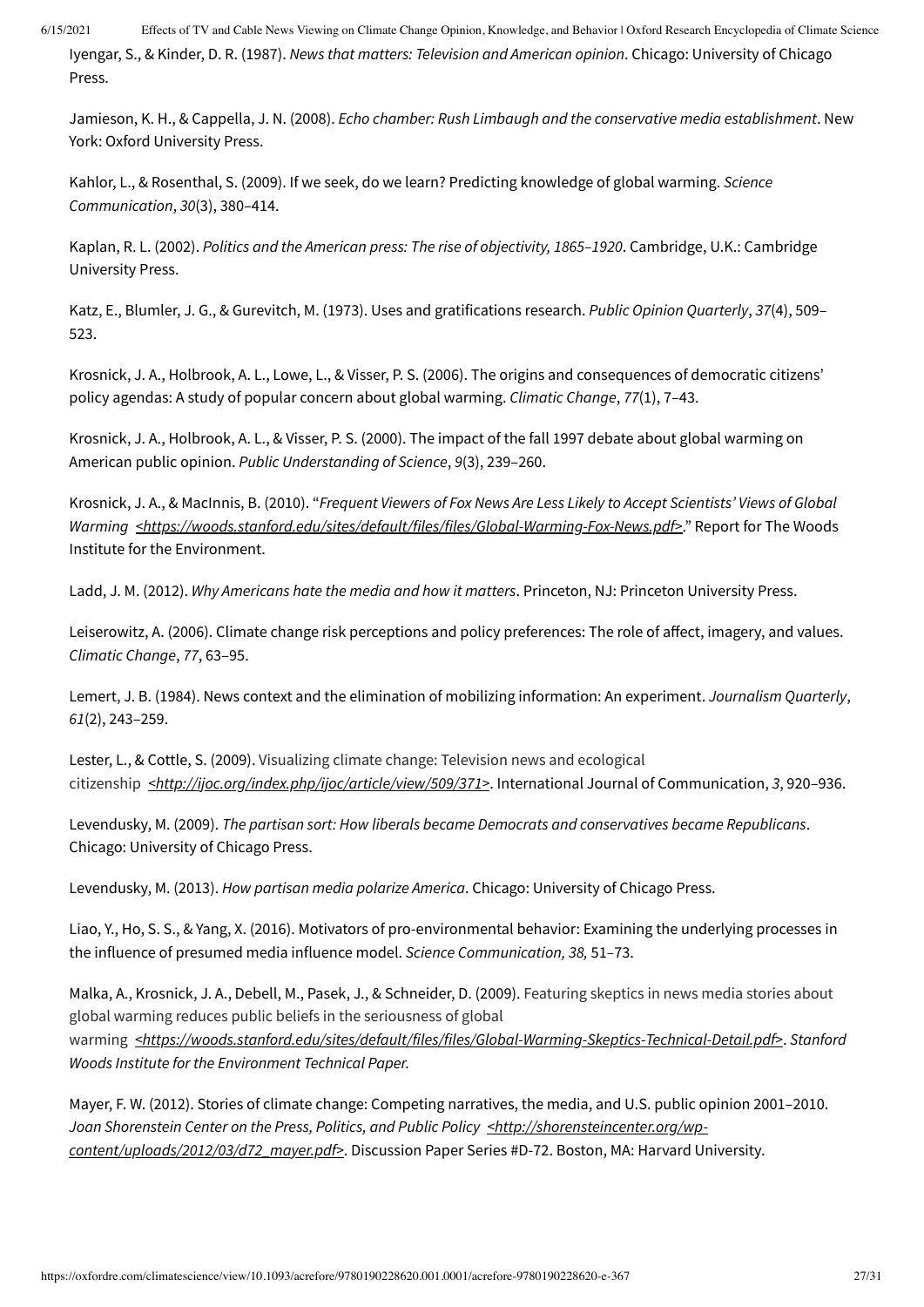<span id="page-27-8"></span>McCombs, M. E., & Shaw, D. L. (1972). The agenda-setting function of mass media. *Public Opinion Quarterly, 36*, 176– 187.

<span id="page-27-1"></span>McCright, A. M., & Dunlap, R. E. (2011). The politicization of climate change and polarization in the American public's views of global warming, 2001–2010. *Sociological Quarterly*, *52*(2), 155–194.

<span id="page-27-15"></span>McKnight, D. (2010). A change in the climate? The journalism of opinion at News Corporation. *Journalism*, *11*(6), 693– 706.

<span id="page-27-13"></span>Meirick, P. C. (2013). Motivated misperception? Party, education, partisan news, and belief in "death panels." *Journalism & Mass Communication Quarterly*, *90*(1), 39–57.

<span id="page-27-10"></span>Messaris, P., & Abraham, L. (2001). The role of images in framing news stories. In S. D. Reese, O. H. Gandy, Jr., & A. E. Grant (Eds.), *Framing public life: Perspectives on media and our understanding of the social world* (pp. 215–226). Mahwah, NJ: Lawrence Erlbaum.

<span id="page-27-4"></span>Mitchell, A., Gottfried, J. Kiley, J. & Matsa, K. E. (2014). *Political polarization & media habits [<http://www.journalism.org/2014/10/21/political-polarization-media-habits/>](http://www.journalism.org/2014/10/21/political-polarization-media-habits/)*. Pew Research Center. Journalism & Media, October 21.

<span id="page-27-3"></span>Mitchell, A., & Holcomb, J. (2016). *State of the news media 2016 [<http://www.journalism.org/2016/06/15/state-of-the](http://www.journalism.org/2016/06/15/state-of-the-news-media-2016/)news-media-2016/>*. Pew Research Center. Journalism & Media, June 15.

<span id="page-27-5"></span>National Science Board. (2014). *Science and Engineering Indicators 2014 [<http://www.nsf.gov/statistics/2016/nsb20161/#/report>](http://www.nsf.gov/statistics/2016/nsb20161/#/report)*. Arlington VA: National Science Foundation (NSB 14-01).

<span id="page-27-0"></span>Nelkin, D. (1995). *Selling science. How the press covers science and technology* (Revised edition). New York: Freeman.

<span id="page-27-9"></span>Nisbet, E. C., Cooper, K. E., & Ellithorpe, M. (2015). Ignorance or bias? Evaluating the ideological and informational drivers of communication gaps about climate change. *Public Understanding of Science*, *24*(3), 285–301).

<span id="page-27-7"></span>Nisbet, M. C. (2011). *Climate shift: Clear vision for the next decade of public debate <http://climateshiftproject.org/wp[content/uploads/2011/08/ClimateShift\\_report\\_June2011.pdf>](http://climateshiftproject.org/wp-content/uploads/2011/08/ClimateShift_report_June2011.pdf)*. American University School of Communication.

<span id="page-27-14"></span>Nisbet, M. C., & Kotcher, J. E. (2009). A two-step flow of influence? Opinion-leader campaigns on climate change. *Science Communication*, *30*(3), 328–354.

<span id="page-27-12"></span>O'Neill, S., & Nicholson-Cole, S. (2009). "Fear won't do it." Promoting positive engagement with climate change through visual and iconic representations. *Science Communication*, *30*(3), 355–379.

<span id="page-27-11"></span>O'Neill, S. J., Boykoff, M., Niemeyer, S., & Day, S. A. (2013). On the use of imagery for climate change engagement. *Global Environmental Change*, *23*(2), 413–421.

<span id="page-27-16"></span>Ockwell, D., Whitmarsh, L., & O'Neill, S. (2009). Reorienting climate change communication for effective mitigation: Forcing people to be green or fostering grass-roots engagement? *Science Communication*, *33*(3), 305–327.

<span id="page-27-2"></span>Olmstead, K., Jurkowitz, M. Mitchell, A., & Enda, J. (2013). *How Americans get TV news at home [<http://www.journalism.org/2013/10/11/how-americans-get-tv-news-at-home/>](http://www.journalism.org/2013/10/11/how-americans-get-tv-news-at-home/)*. Pew Research Center. Journalism & Media, October 11.

<span id="page-27-6"></span>Oreskes, N., & Conway, E. M. (2011). *Merchants of doubt: How a handful of scientists obscured the truth on issues from tobacco smoke to global warming*. New York: Bloomsbury Press.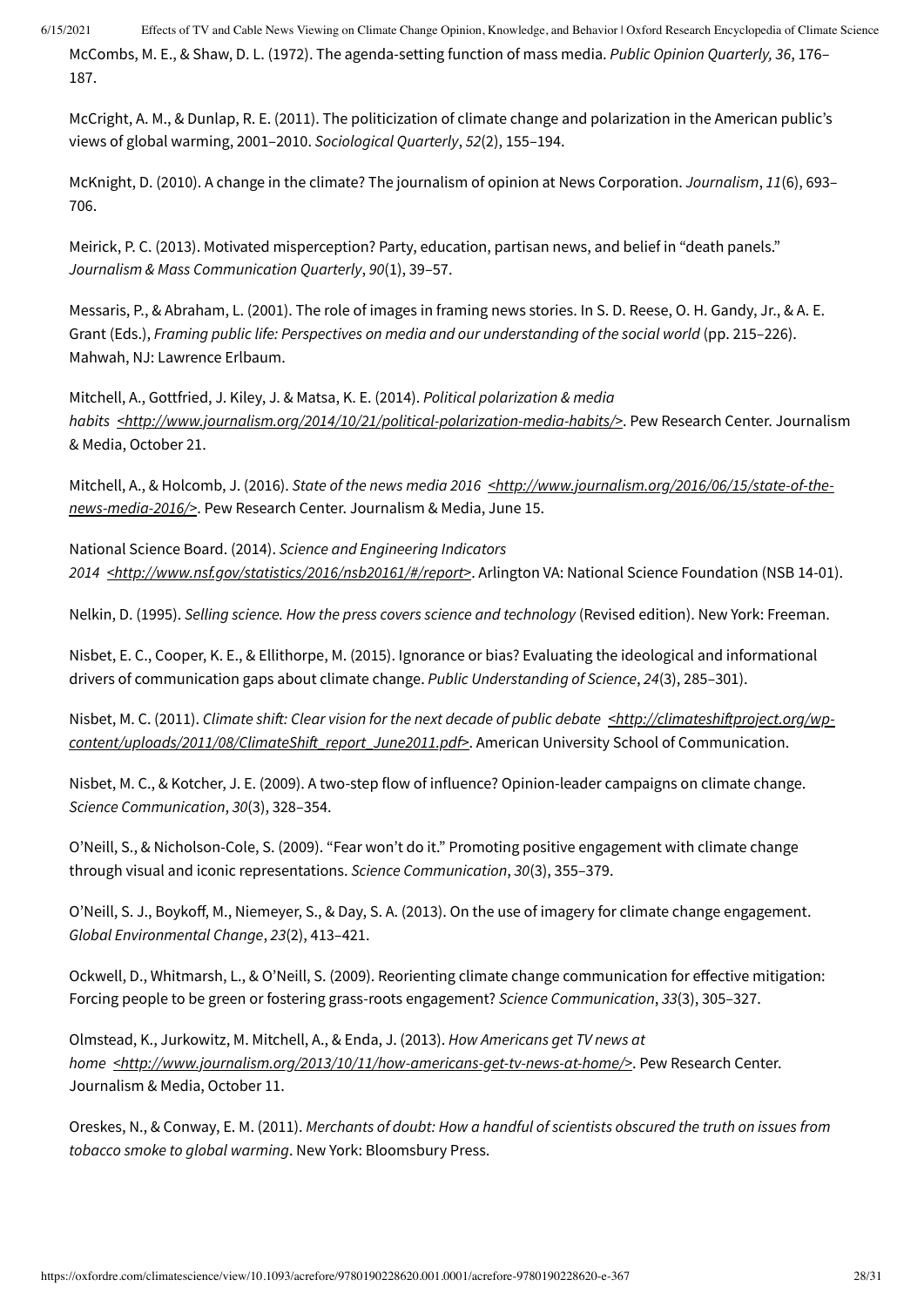<span id="page-28-12"></span>Östman, J. (2014). The influence of media use on environmental engagement: A political socialization approach. *Environmental Communication*, *8*(1), 92–109.

<span id="page-28-16"></span>Painter, J. (2011). *Poles apart: The international reporting of climate scepticism*. Oxford: Reuters Institute for the Study of Journalism.

<span id="page-28-15"></span>Painter, J. (2014). *Disaster averted? Television coverage of the 2013/14 IPCC's climate change reports [<https://reutersinstitute.politics.ox.ac.uk/publication/disaster-averted-television-coverage-201314](https://reutersinstitute.politics.ox.ac.uk/publication/disaster-averted-television-coverage-201314-ipcc%E2%80%99s-climate-change-reports) ipcc%E2%80%99s-climate-change-reports>*. Oxford: Reuters Institute for the Study of Journalism.

<span id="page-28-11"></span>Pan, Z., Ostman, R. E., Moy, P., & Reynolds, P. (1994). News media exposure and its learning effects during the Persian Gulf War. *Journalism & Mass Communication Quarterly*, 71(1), 7–19.

<span id="page-28-9"></span>Patterson, T. W. (1993). *Out of order.* New York: Knopf.

<span id="page-28-7"></span>Pew Research Center. (2012). State of the news media 2012 [<http://www.stateofthemedia.org/2012/year-in-the-news-](http://www.stateofthemedia.org/2012/year-in-the-news-3/)*3/>*.

<span id="page-28-4"></span>Pew Research Center. (2013). *State of the news media 2013 [<http://www.stateofthemedia.org/2013/>](http://www.stateofthemedia.org/2013/)*. Project for Excellence in Journalism.

<span id="page-28-1"></span>Pew Research Center. (2015, January 15). *Public's policy priorities reflect changing conditions at home and abroad [<http://www.people-press.org/2015/01/15/publics-policy-priorities-reflect-changing-conditions-at-home-and](http://www.people-press.org/2015/01/15/publics-policy-priorities-reflect-changing-conditions-at-home-and-abroad/)abroad/>*. U. S. Politics & Policy.

<span id="page-28-3"></span>Price, V., & Feldman, L. (2009). News and politics. In R. L. Nabi & M. B. Oliver (Eds.), *The Sage handbook of media processes and effects* (pp. 113–129). Thousand Oaks, CA: SAGE.

<span id="page-28-2"></span>Prior, M. (2007). *Post-broadcast democracy: How media choice increases inequality in political involvement and polarizes elections*. New York: Cambridge University Press.

<span id="page-28-5"></span>Prior, M. (2013). Media and political polarization. *Annual Review of Political Science*, *16*, 101–127.

<span id="page-28-6"></span>Revkin, A. C. (2007). Climate change as news: Challenges in communication environmental science. In J. C. DiMento & P. M. Doughman (Eds.), *Climate change: What it means for us, our children, and our grandchildren* (pp. 139–159). Boston: MIT Press.

<span id="page-28-8"></span>Russell, C. (2010). Covering controversial science: Improving reporting on science and public policy. In D. Kennedy & G. Overholser (Eds.), *Science and the Media* (pp. 13–43). Cambridge, MA: American Academy of Arts and Sciences.

<span id="page-28-0"></span>Scheufele, D. A. (2014). Science communication as political communication. *Proceedings of the National Academy of Sciences*, *111*(Supplement 4), 13585–13592.

<span id="page-28-13"></span>Schmidt, A., Ivanova, A., & Schäfer, M. S. (2013). Media attention for climate change around the world: A comparative analysis of newspaper coverage in 27 countries. *Global Environmental Change*, 23(5), 1233–1248.

<span id="page-28-10"></span>Scruggs, L., & Benegal, S. (2012). Declining public concern about climate change: Can we blame the great recession? *Global Environmental Change*, 22(2), 505–515.

<span id="page-28-17"></span>Seifter, A., Robbins, D., & Kalhoefer, K. (2016). *Study: How broadcast networks covered climate change in 2015 [<http://mediamatters.org/research/2016/03/07/study-how-broadcast-networks-covered-climate-ch/208881>](http://mediamatters.org/research/2016/03/07/study-how-broadcast-networks-covered-climate-ch/208881)*. Washington, DC: Media Matters, March 7.

<span id="page-28-14"></span>Shehata, A., & Hopmann, D. N. (2012). Framing climate change. *Journalism Studies*, 13(2), 175–192.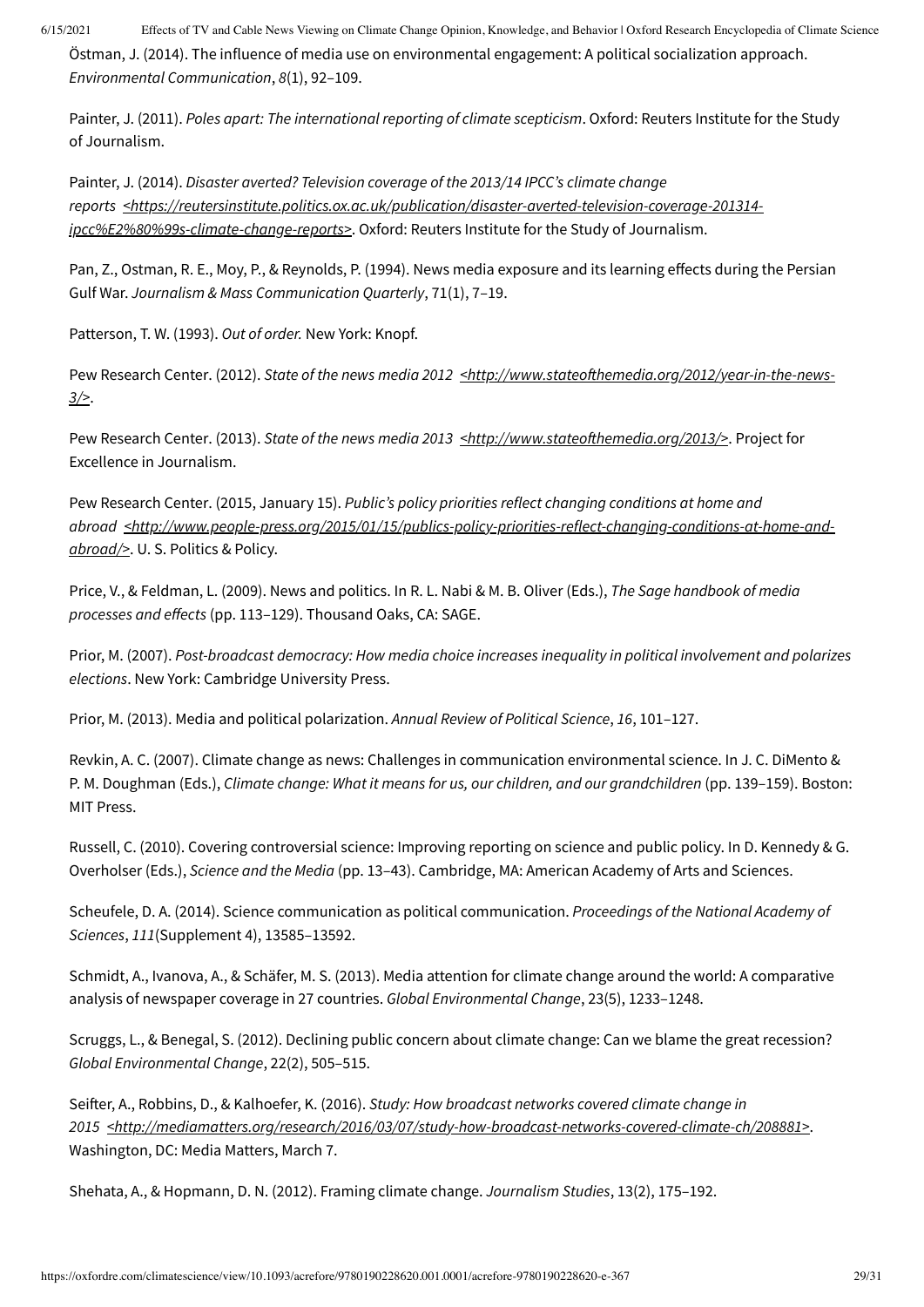6/15/2021 Effects of TV and Cable News Viewing on Climate Change Opinion, Knowledge, and Behavior | Oxford Research Encyclopedia of Climate Science Slater, M. D. (2007). Reinforcing spirals: The mutual influence of media selectivity and media effects and their impact

<span id="page-29-9"></span>on individual behavior and social identity. *Communication Theory*, 17(3), 281–303.

<span id="page-29-13"></span>Smith, A. (2012). *The rise of the "connected viewer [<http://www.pewinternet.org/2012/07/17/the-rise-of-the-connected](http://www.pewinternet.org/2012/07/17/the-rise-of-the-connected-viewer/)viewer/>*." Pew Research Center. Internet, Science & Tech, July 17.

<span id="page-29-1"></span>Stocker, T. F., Qin, D., Plattner, G. K., Tignor, M., Allen, S. K., Boschung, J., et al. (Eds.). (2013). *Climate change 2013: The* physical science basis. Contribution of working group I to the fifth assessment report of the Intergovernmental Panel on *Climate Change [<http://www.ipcc.ch/report/ar5/wg1/>](http://www.ipcc.ch/report/ar5/wg1/)*. Cambridge, U.K.: Cambridge University Press.

<span id="page-29-4"></span>Stroud, N. J. (2011). *Niche news: The politics of news choice*. New York: Oxford University Press.

<span id="page-29-10"></span>Taber, C. S., & Lodge, M. (2006). Motivated skepticism in the evaluation of political beliefs. *American Journal of Political Science,* 50(3), 755–769.

<span id="page-29-12"></span>Thussu, D. K. (2008). *News as entertainment: The rise of global infotainment*. London: SAGE.

<span id="page-29-11"></span>Tsfati, Y., Stroud, N. J., & Chotiner, A. (2014). Exposure to ideological news and perceived opinion climate: Testing the media effects component of spiral-of-silence in a fragmented media landscape. *The International Journal of Press/Politics*, *19*(1), 3–23.

Tyndall Report. (2013). *Year in review 2013* <*http://tyndallreport.com/yearinreview2013/>*.

<span id="page-29-6"></span>Ungar, S. (2014). Media context and reporting opportunities on climate change: 2012 versus 1988. *Environmental Communication*, 8(2), 233–248.

<span id="page-29-7"></span>Vincent, R. C., & Basil, M. D. (1997). College students' news gratifications, media use, and current events knowledge. *Journal of Broadcasting & Electronic Media*, *41*(3), 380–392.

<span id="page-29-5"></span>Weaver, P. H. (1975). Newspaper news and television news. In D. Cater & R. Adler (Eds.), *Television as social force: New approaches to TV criticism* (pp. 81–94). New York: Praeger.

<span id="page-29-0"></span>Wilson, K. M. (2000). Drought, debate, and uncertainty: measuring reporters' knowledge and ignorance about climate change. *Public Understanding of Science*, *9*(1), 1–13.

<span id="page-29-3"></span>Zaller, J. (1996). The myth of massive media impact revived: New support for a discredited idea. In D. Mutz, P. M. Sniderman, & R. A. Brody (Eds.), *Political persuasion and attitude change* (pp. 17–78). Ann Arbor, MI: University of Michigan Press.

<span id="page-29-2"></span>Zaller, J. R. (1992). *The nature and origins of mass opinion*. Cambridge, U.K.: Cambridge University Press.

<span id="page-29-8"></span>Zhao, X., Leiserowitz, A. A., Maibach, E. W., & Roser-Renouf, C. (2011). Attention to science/environment news positively predicts and attention to political news negatively predicts global warming risk perceptions and policy support. *Journal of Communication*, *61*(4), 713–731.

#### **Related Articles**

TV [Meteorologists](https://oxfordre.com/climatescience/viewbydoi/10.1093/acrefore/9780190228620.013.505) as Local Climate Change Educators

TV and Cable News [Coverage](https://oxfordre.com/climatescience/viewbydoi/10.1093/acrefore/9780190228620.013.360) of Climate Change

Partisan Cueing and [Polarization](https://oxfordre.com/climatescience/viewbydoi/10.1093/acrefore/9780190228620.013.306) in Public Opinion about Climate Change